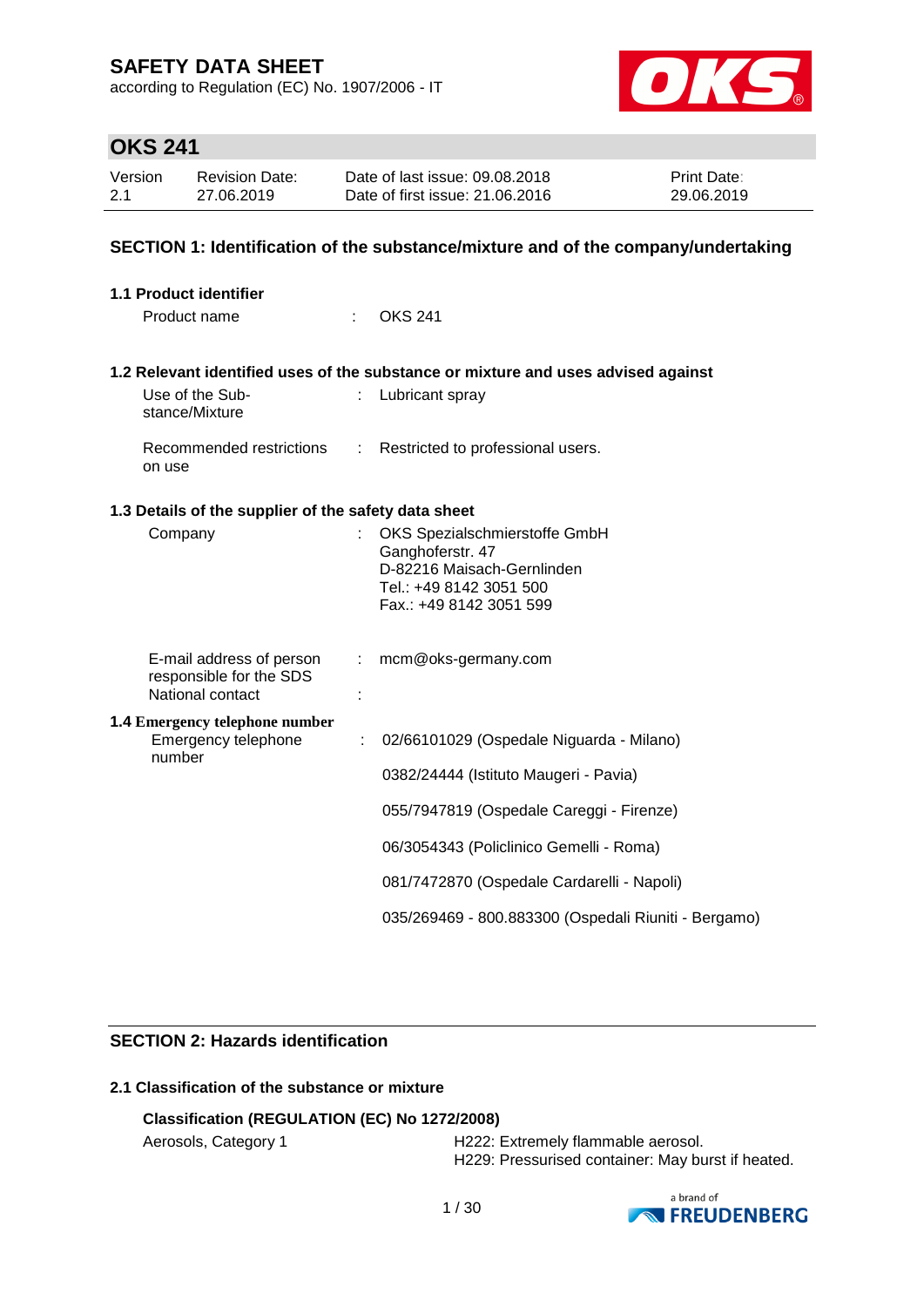according to Regulation (EC) No. 1907/2006 - IT



### **OKS 241**

| Version<br>2.1                                                                               | <b>Revision Date:</b><br>27.06.2019 | Date of last issue: 09.08.2018<br>Date of first issue: 21.06.2016 |                                          | <b>Print Date:</b><br>29.06.2019 |  |
|----------------------------------------------------------------------------------------------|-------------------------------------|-------------------------------------------------------------------|------------------------------------------|----------------------------------|--|
|                                                                                              | Skin irritation, Category 2         |                                                                   | H315: Causes skin irritation.            |                                  |  |
| Specific target organ toxicity - single ex-<br>posure, Category 3, Central nervous<br>system |                                     |                                                                   | H336: May cause drowsiness or dizziness. |                                  |  |

Short-term (acute) aquatic hazard, Category 1

Long-term (chronic) aquatic hazard, Category 2

Aspiration hazard, Category 1 **H304: May be fatal if swallowed and enters air**ways.

H400: Very toxic to aquatic life.

H411: Toxic to aquatic life with long lasting effects.

### **2.2 Label elements**

| Labelling (REGULATION (EC) No 1272/2008) |  |                                                                                  |                                                                                                                                                                                                                                                                |
|------------------------------------------|--|----------------------------------------------------------------------------------|----------------------------------------------------------------------------------------------------------------------------------------------------------------------------------------------------------------------------------------------------------------|
| Hazard pictograms                        |  |                                                                                  |                                                                                                                                                                                                                                                                |
| Signal word                              |  | Danger                                                                           |                                                                                                                                                                                                                                                                |
| <b>Hazard statements</b>                 |  | H <sub>222</sub><br>H <sub>229</sub><br>H <sub>304</sub><br>H315<br>H336<br>H410 | Extremely flammable aerosol.<br>Pressurised container: May burst if heated.<br>May be fatal if swallowed and enters air-<br>ways.<br>Causes skin irritation.<br>May cause drowsiness or dizziness.<br>Very toxic to aquatic life with long lasting<br>effects. |
| Precautionary statements                 |  | <b>Prevention:</b>                                                               |                                                                                                                                                                                                                                                                |
|                                          |  | P210                                                                             | Keep away from heat, hot surfaces, sparks,<br>open flames and other ignition sources. No<br>smoking.                                                                                                                                                           |
|                                          |  | P211                                                                             | Do not spray on an open flame or other<br>ignition source.                                                                                                                                                                                                     |
|                                          |  | P <sub>251</sub><br>P273                                                         | Do not pierce or burn, even after use.<br>Avoid release to the environment.                                                                                                                                                                                    |
|                                          |  | <b>Response:</b>                                                                 |                                                                                                                                                                                                                                                                |
|                                          |  | P301 + P310                                                                      | IF SWALLOWED: Immediately call a<br>POISON CENTER/doctor.                                                                                                                                                                                                      |
|                                          |  | P331<br>P391                                                                     | Do NOT induce vomiting.<br>Collect spillage.                                                                                                                                                                                                                   |
|                                          |  | Storage:                                                                         |                                                                                                                                                                                                                                                                |
|                                          |  | $P410 + P412$                                                                    | Protect from sunlight. Do not expose to<br>temperatures exceeding 50 °C/ 122 °F.                                                                                                                                                                               |

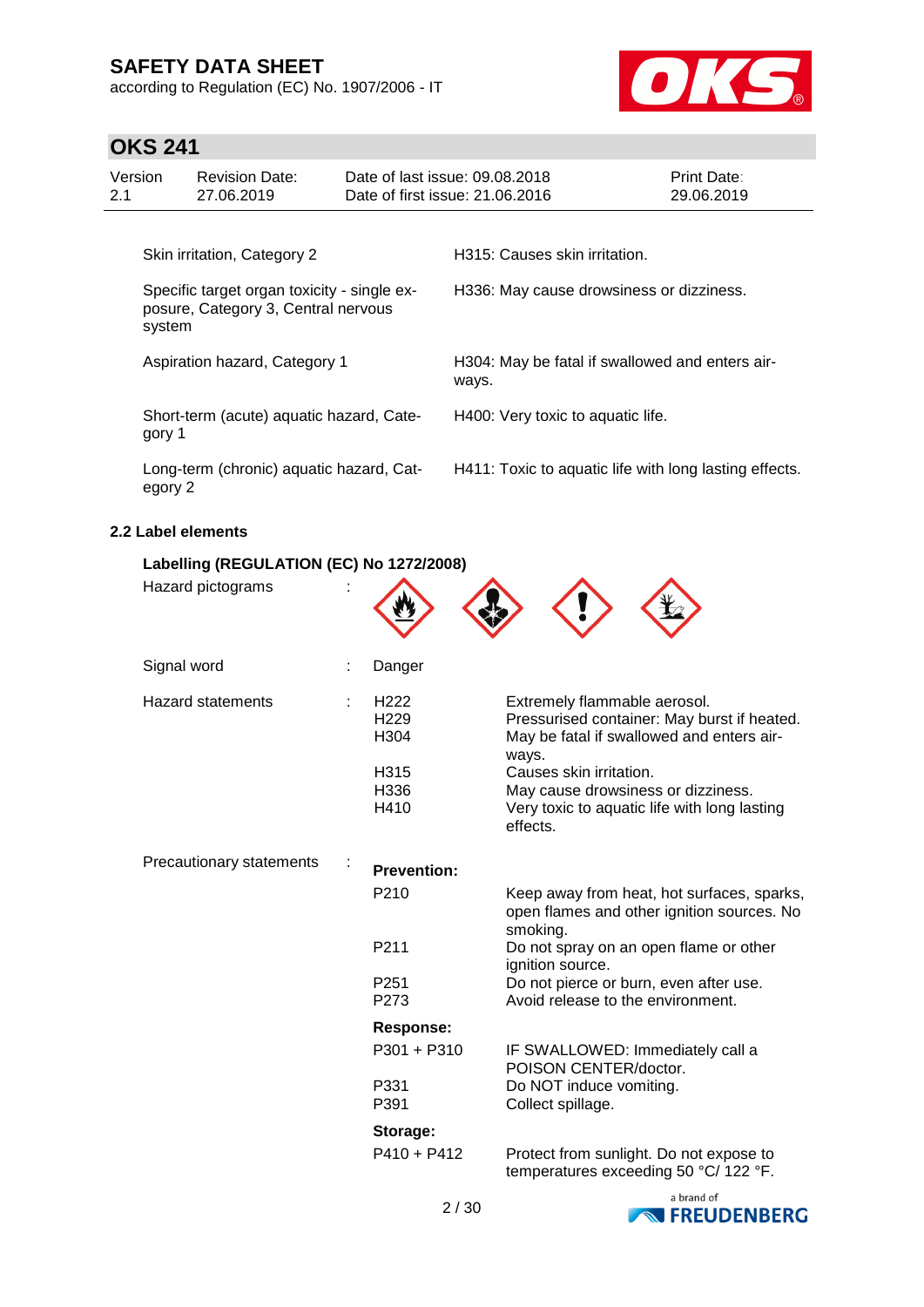according to Regulation (EC) No. 1907/2006 - IT



### **OKS 241**

| Version | <b>Revision Date:</b> | Date of last issue: 09.08.2018  | <b>Print Date:</b> |
|---------|-----------------------|---------------------------------|--------------------|
| -2.1    | 27.06.2019            | Date of first issue: 21,06,2016 | 29.06.2019         |

Hazardous components which must be listed on the label:

Naphtha (petroleum), hydrotreated light; Low boiling point hydrogen treated naphtha

### **2.3 Other hazards**

This substance/mixture contains no components considered to be either persistent, bioaccumulative and toxic (PBT), or very persistent and very bioaccumulative (vPvB) at levels of 0.1% or higher.

### **SECTION 3: Composition/information on ingredients**

### **3.2 Mixtures**

Chemical nature  $\qquad \qquad : \qquad$  Active substance with propellant Solvent mixture

### **Hazardous components**

| Chemical name         | CAS-No.                           | Classification                   | Concentration      | Concentration   |
|-----------------------|-----------------------------------|----------------------------------|--------------------|-----------------|
|                       | EC-No.                            |                                  | limits<br>M-Factor | (% w/w)         |
|                       | Index-No.                         |                                  | <b>Notes</b>       |                 |
|                       | Registration number               |                                  |                    |                 |
| Naphtha (petroleum),  | 64742-49-0                        | Flam. Liq.2; H225                |                    | $>= 25 - < 30$  |
| hydrotreated light;   | 265-151-9                         | Skin Irrit.2; H315               |                    |                 |
| Low boiling point hy- |                                   | STOT SE3; H336                   | Note P             |                 |
| drogen treated naph-  | 649-328-00-1                      | Asp. Tox.1; H304                 |                    |                 |
| tha                   |                                   | Aquatic Chronic2;<br>H411        |                    |                 |
| copper flakes (coated | 7440-50-8                         | Acute Tox.4; H302                |                    | $>= 2.5 - < 10$ |
| with aliphatic acid)  |                                   | Acute Tox.3; H331                | M-Factor: 10/1     |                 |
|                       | 029-019-01-X                      | Eye Irrit.2; H319                |                    |                 |
|                       |                                   | Aquatic Acute1;                  |                    |                 |
|                       |                                   | H400                             |                    |                 |
|                       |                                   | Aquatic Chronic1;                |                    |                 |
|                       |                                   | H410                             |                    |                 |
| n-hexane              | 110-54-3                          | Flam. Liq.2; H225                | $>= 5 \%$          | $>= 1 - 2.5$    |
|                       | 203-777-6                         | Skin Irrit.2; H315               | STOT RE2,          |                 |
|                       |                                   | Repr.2; H361f                    | H373               |                 |
|                       | 601-037-00-0<br>01-2119480412-44- | STOT SE3; H336<br>STOT RE2; H373 |                    |                 |
|                       | <b>XXXX</b>                       | Asp. Tox.1; H304                 |                    |                 |
|                       |                                   | Aquatic Chronic2;                | ** ***             |                 |
|                       |                                   | H411                             |                    |                 |
| amines, hydrogenated  | 61788-45-2                        | Skin Irrit.2; H315               |                    | $>= 0,0025 - 5$ |
| tallow alkyl          | 262-976-6                         | Eye Dam.1; H318                  | M-Factor: 10/10    | 0,025           |
|                       |                                   | STOT RE2; H373                   |                    |                 |
|                       | 612-284-00-9                      | Asp. Tox.1; H304                 |                    |                 |
|                       |                                   | Aquatic Acute1;                  |                    |                 |
|                       |                                   | H400                             |                    |                 |
|                       |                                   | Aquatic Chronic1;                |                    |                 |

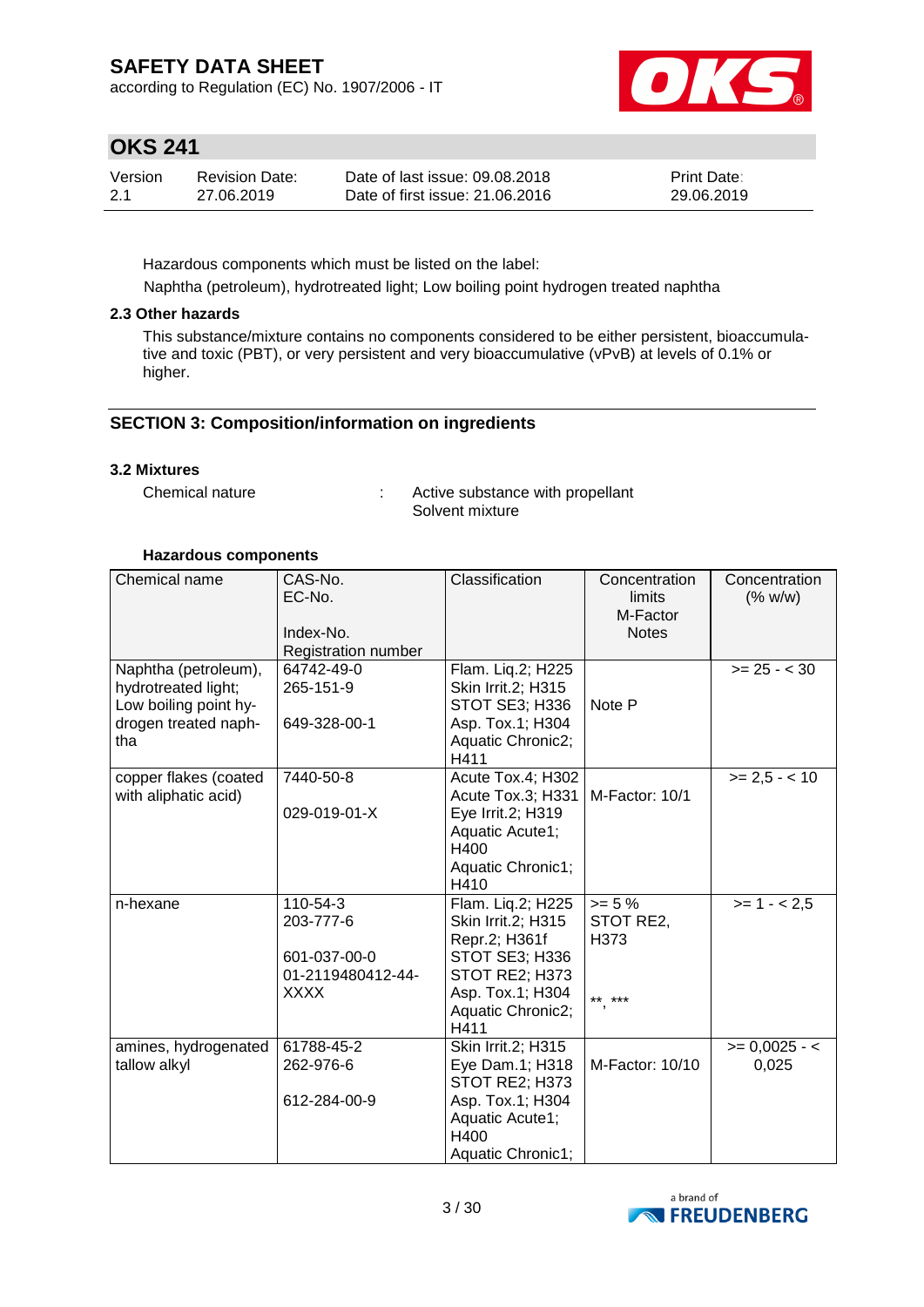according to Regulation (EC) No. 1907/2006 - IT



# **OKS 241**

| Version | <b>Revision Date:</b> | Date of last issue: 09.08.2018  | <b>Print Date:</b> |
|---------|-----------------------|---------------------------------|--------------------|
| 2.1     | 27.06.2019            | Date of first issue: 21.06.2016 | 29.06.2019         |

|                                              |                                                                           | H410                                                   |                       |               |  |  |  |  |
|----------------------------------------------|---------------------------------------------------------------------------|--------------------------------------------------------|-----------------------|---------------|--|--|--|--|
| Substances with a workplace exposure limit : |                                                                           |                                                        |                       |               |  |  |  |  |
| dimethyl ether                               | 115-10-6<br>204-065-8<br>603-019-00-8<br>01-2119472128-37-<br><b>XXXX</b> | Flam. Gas1; H220<br>Press. GasLique-<br>fied gas; H280 | Note U (table<br>3.1) | $>= 30 - 50$  |  |  |  |  |
| n-butyl acetate                              | 123-86-4<br>204-658-1<br>607-025-00-1<br>01-2119485493-29-<br><b>XXXX</b> | Flam. Liq.3; H226<br>STOT SE3; H336                    |                       | $>= 1 - < 10$ |  |  |  |  |
| tin                                          | 7440-31-5<br>231-141-8                                                    |                                                        |                       | $>= 1 - < 10$ |  |  |  |  |
| molybdenum disul-<br>phide                   | 1317-33-5<br>215-263-9                                                    |                                                        |                       | $>= 1 - < 10$ |  |  |  |  |

For explanation of abbreviations see section 16.

### **SECTION 4: First aid measures**

#### **4.1 Description of first aid measures**

| If inhaled              | Call a physician or poison control centre immediately.<br>Remove person to fresh air. If signs/symptoms continue, get<br>medical attention.<br>Keep patient warm and at rest.<br>If unconscious, place in recovery position and seek medical<br>advice.<br>Keep respiratory tract clear.<br>If breathing is irregular or stopped, administer artificial respira-<br>tion. |
|-------------------------|---------------------------------------------------------------------------------------------------------------------------------------------------------------------------------------------------------------------------------------------------------------------------------------------------------------------------------------------------------------------------|
| In case of skin contact | : Take off all contaminated clothing immediately.<br>Get medical attention immediately if irritation develops and<br>persists.<br>Wash clothing before reuse.<br>Thoroughly clean shoes before reuse.<br>Wash skin thoroughly with soap and water or use recognized<br>skin cleanser.                                                                                     |

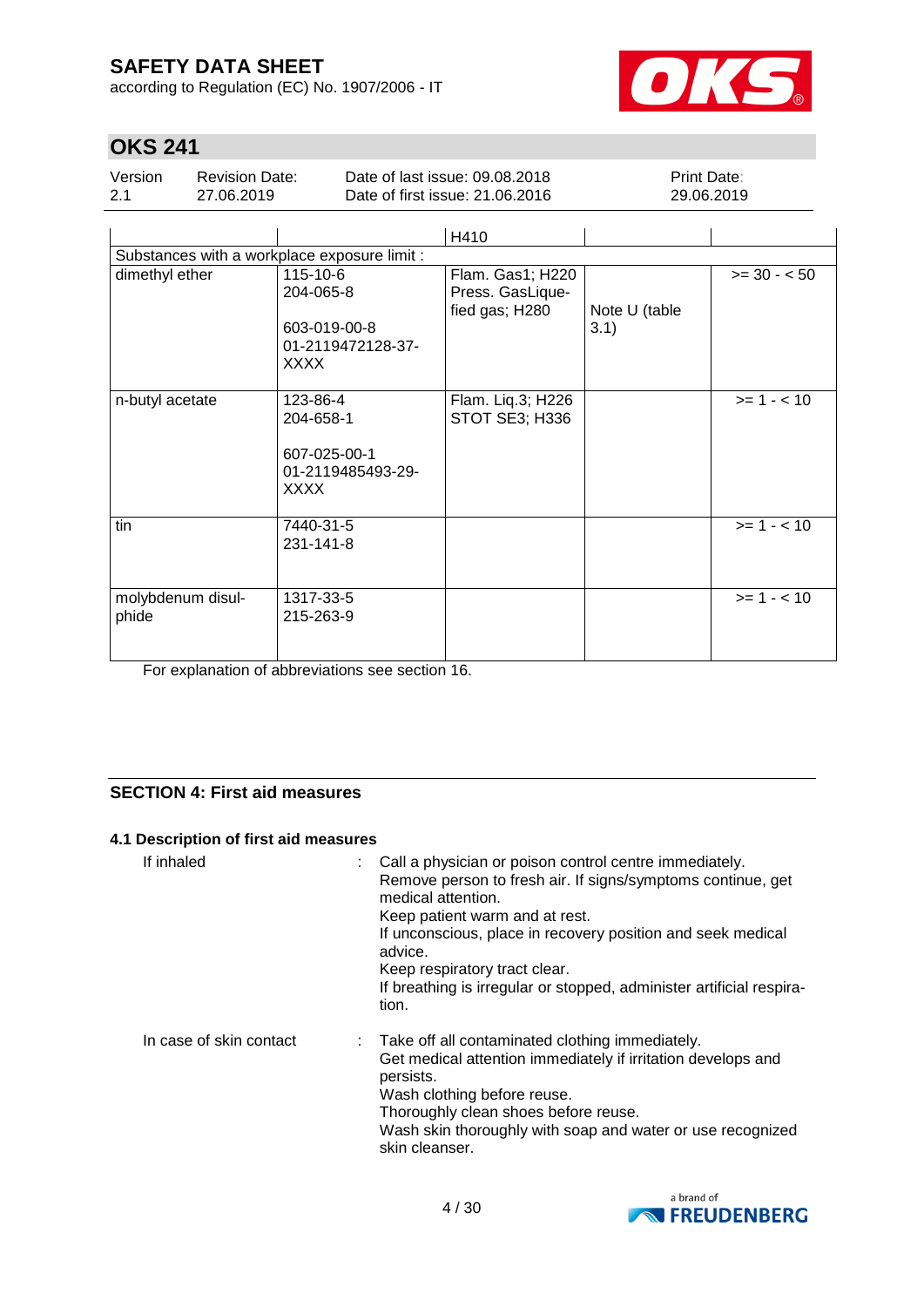according to Regulation (EC) No. 1907/2006 - IT



# **OKS 241**

| Version<br>2.1         | <b>Revision Date:</b><br>27.06.2019                                            | Date of last issue: 09.08.2018<br>Date of first issue: 21.06.2016                                                                                                                                                                                              | Print Date:<br>29.06.2019 |  |  |  |  |  |
|------------------------|--------------------------------------------------------------------------------|----------------------------------------------------------------------------------------------------------------------------------------------------------------------------------------------------------------------------------------------------------------|---------------------------|--|--|--|--|--|
| In case of eye contact |                                                                                | Rinse immediately with plenty of water, also under the eyelids,<br>for at least 10 minutes.<br>If eye irritation persists, consult a specialist.                                                                                                               |                           |  |  |  |  |  |
|                        | If swallowed                                                                   | Move the victim to fresh air.<br>If accidentally swallowed obtain immediate medical attention.<br>Keep respiratory tract clear.<br>Do NOT induce vomiting.<br>Rinse mouth with water.<br>Aspiration hazard if swallowed - can enter lungs and cause<br>damage. |                           |  |  |  |  |  |
|                        |                                                                                | 4.2 Most important symptoms and effects, both acute and delayed                                                                                                                                                                                                |                           |  |  |  |  |  |
| Symptoms               |                                                                                | Inhalation may provoke the following symptoms:<br>Unconsciousness<br><b>Dizziness</b><br><b>Drowsiness</b><br>Headache<br>Nausea<br><b>Tiredness</b><br>Skin contact may provoke the following symptoms:<br>Erythema                                           |                           |  |  |  |  |  |
|                        |                                                                                | Aspiration may cause pulmonary oedema and pneumonitis.                                                                                                                                                                                                         |                           |  |  |  |  |  |
| <b>Risks</b>           |                                                                                | Central nervous system depression<br>Risk of product entering the lungs on vomiting after ingestion.<br>Health injuries may be delayed.<br>Causes skin irritation.                                                                                             |                           |  |  |  |  |  |
|                        | 4.3 Indication of any immediate medical attention and special treatment needed |                                                                                                                                                                                                                                                                |                           |  |  |  |  |  |
| Treatment              |                                                                                | Treat symptomatically.                                                                                                                                                                                                                                         |                           |  |  |  |  |  |

### **SECTION 5: Firefighting measures**

| 5.1 Extinguishing media                                   |                                |
|-----------------------------------------------------------|--------------------------------|
| Suitable extinguishing media : ABC powder                 |                                |
| Unsuitable extinguishing<br>media                         | : High volume water jet        |
| 5.2 Special hazards arising from the substance or mixture |                                |
| Specific hazards during fire-                             | : Fire may cause evolution of: |
| fighting                                                  | Carbon oxides                  |
|                                                           | Metal oxides                   |
|                                                           | Oxides of phosphorus           |
|                                                           | Sulphur oxides                 |

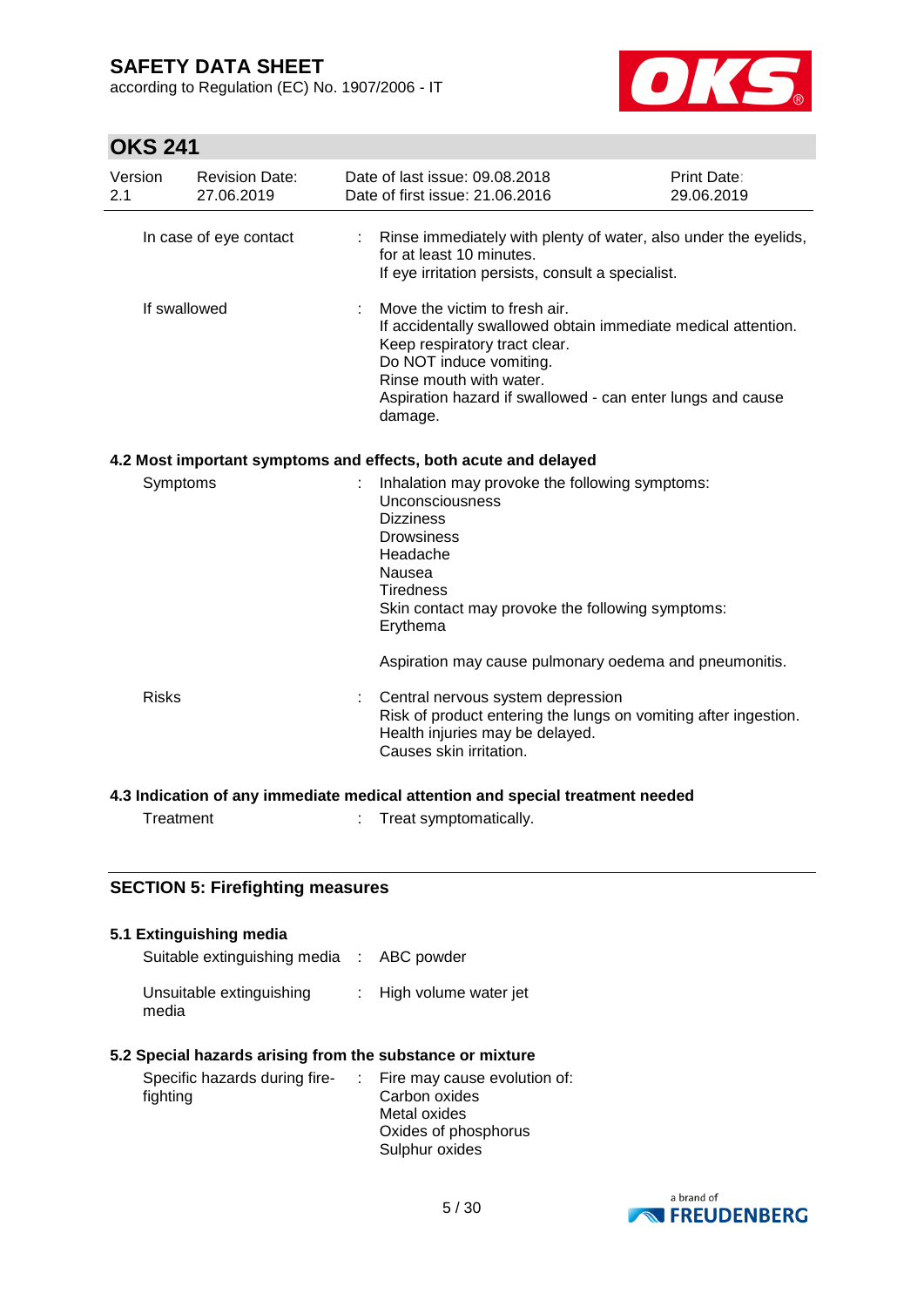according to Regulation (EC) No. 1907/2006 - IT



# **OKS 241**

| Version<br>2.1 | <b>Revision Date:</b><br>27.06.2019                | Date of last issue: 09.08.2018<br>Date of first issue: 21.06.2016                                                                                                                                                    | <b>Print Date:</b><br>29.06.2019 |
|----------------|----------------------------------------------------|----------------------------------------------------------------------------------------------------------------------------------------------------------------------------------------------------------------------|----------------------------------|
|                |                                                    | Fire Hazard<br>Do not let product enter drains.<br>Contains gas under pressure; may explode if heated.<br>Beware of vapours accumulating to form explosive concentra-<br>tions. Vapours can accumulate in low areas. |                                  |
|                | 5.3 Advice for firefighters                        |                                                                                                                                                                                                                      |                                  |
|                | Special protective equipment :<br>for firefighters | In the event of fire, wear self-contained breathing apparatus.<br>Use personal protective equipment. Exposure to decomposi-<br>tion products may be a hazard to health.                                              |                                  |
|                | Further information                                | Standard procedure for chemical fires.<br>Collect contaminated fire extinguishing water separately. This<br>must not be discharged into drains.<br>Cool containers/tanks with water spray.                           |                                  |

### **SECTION 6: Accidental release measures**

#### **6.1 Personal precautions, protective equipment and emergency procedures**

| Personal precautions                 | : Evacuate personnel to safe areas.<br>Ensure adequate ventilation.<br>Remove all sources of ignition.<br>Do not breathe vapours or spray mist.<br>Do not breathe dust/fume/gas/mist/vapours/spray.<br>Refer to protective measures listed in sections 7 and 8.<br>Only qualified personnel equipped with suitable protective<br>equipment may intervene. |
|--------------------------------------|-----------------------------------------------------------------------------------------------------------------------------------------------------------------------------------------------------------------------------------------------------------------------------------------------------------------------------------------------------------|
| <b>6.2 Environmental precautions</b> |                                                                                                                                                                                                                                                                                                                                                           |
| Environmental precautions            | : Do not allow contact with soil, surface or ground water.<br>Prevent further leakage or spillage if safe to do so.<br>If the product contaminates rivers and lakes or drains inform<br>respective authorities.                                                                                                                                           |

### **6.3 Methods and material for containment and cleaning up**

| Methods for cleaning up | : Contain spillage, and then collect with non-combustible ab-<br>sorbent material, (e.g. sand, earth, diatomaceous earth, ver-<br>miculite) and place in container for disposal according to local<br>/ national regulations (see section 13).<br>Keep in suitable, closed containers for disposal.<br>Non-sparking tools should be used. |
|-------------------------|-------------------------------------------------------------------------------------------------------------------------------------------------------------------------------------------------------------------------------------------------------------------------------------------------------------------------------------------|
|                         |                                                                                                                                                                                                                                                                                                                                           |

### **6.4 Reference to other sections**

For personal protection see section 8.

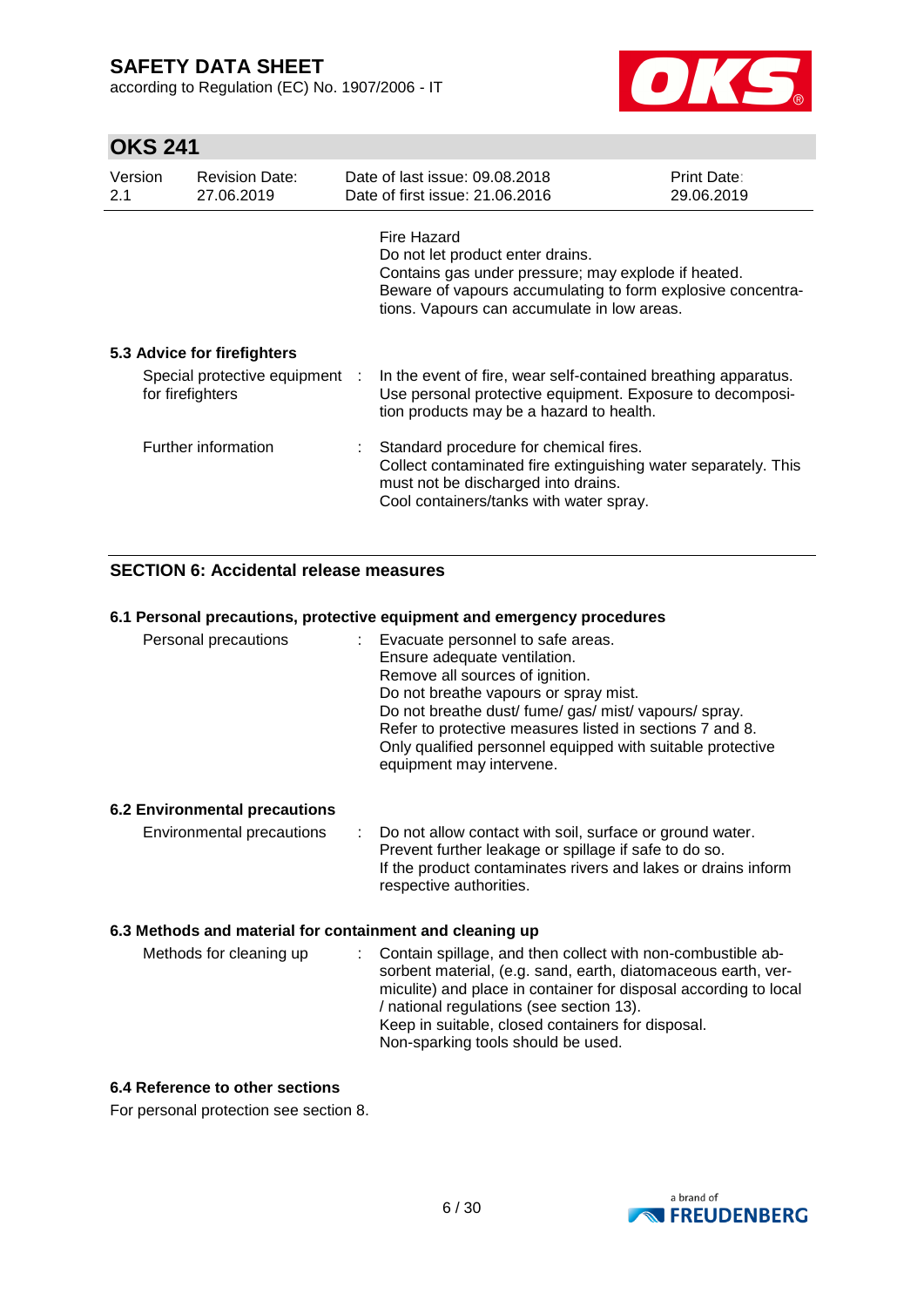according to Regulation (EC) No. 1907/2006 - IT



# **OKS 241**

| Version | <b>Revision Date:</b> | Date of last issue: 09.08.2018  | <b>Print Date:</b> |
|---------|-----------------------|---------------------------------|--------------------|
| 2.1     | 27.06.2019            | Date of first issue: 21,06,2016 | 29.06.2019         |

### **SECTION 7: Handling and storage**

### **7.1 Precautions for safe handling**

| Advice on safe handling                                          | Do not use in areas without adequate ventilation.              |
|------------------------------------------------------------------|----------------------------------------------------------------|
|                                                                  | Do not breathe vapours or spray mist.                          |
|                                                                  | In case of insufficient ventilation, wear suitable respiratory |
|                                                                  | equipment.                                                     |
|                                                                  | Avoid exposure - obtain special instructions before use.       |
|                                                                  | Avoid contact with skin and eyes.                              |
|                                                                  | For personal protection see section 8.                         |
|                                                                  | Keep away from fire, sparks and heated surfaces.               |
|                                                                  | Smoking, eating and drinking should be prohibited in the ap-   |
|                                                                  | plication area.                                                |
|                                                                  | Wash hands and face before breaks and immediately after        |
|                                                                  | handling the product.                                          |
|                                                                  | Do not get in eyes or mouth or on skin.                        |
|                                                                  | Do not get on skin or clothing.                                |
|                                                                  | Do not ingest.                                                 |
|                                                                  | Do not use sparking tools.                                     |
|                                                                  | These safety instructions also apply to empty packaging which  |
|                                                                  | may still contain product residues.                            |
|                                                                  | Pressurized container: protect from sunlight and do not ex-    |
|                                                                  | pose to temperatures exceeding 50 °C. Do not pierce or burn,   |
|                                                                  | even after use.                                                |
|                                                                  |                                                                |
| Hygiene measures<br>÷                                            | Wash face, hands and any exposed skin thoroughly after         |
|                                                                  | handling.                                                      |
|                                                                  |                                                                |
| 7.2 Conditions for safe storage, including any incompatibilities |                                                                |
|                                                                  |                                                                |
| Requirements for storage<br>÷.                                   | BEWARE: Aerosol is pressurized. Keep away from direct sun      |
| areas and containers                                             | exposure and temperatures over 50 °C. Do not open by force     |
|                                                                  | or throw into fire even after use. Do not spray on flames or   |
|                                                                  | red-hot objects. Store in accordance with the particular na-   |
|                                                                  | tional regulations.                                            |
|                                                                  |                                                                |
| 7.3 Specific end use(s)                                          |                                                                |

Specific use(s) : Specific instructions for handling, not required.

### **SECTION 8: Exposure controls/personal protection**

### **8.1 Control parameters**

#### **Occupational Exposure Limits**

| Components     | CAS-No.  | Value type (Form<br>of exposure) | Control parameters         | Basis                        |
|----------------|----------|----------------------------------|----------------------------|------------------------------|
| dimethyl ether | 115-10-6 | TWA                              | $1.000$ ppm<br>1.920 mg/m3 | 2000/39/EC<br>$(2000-06-16)$ |

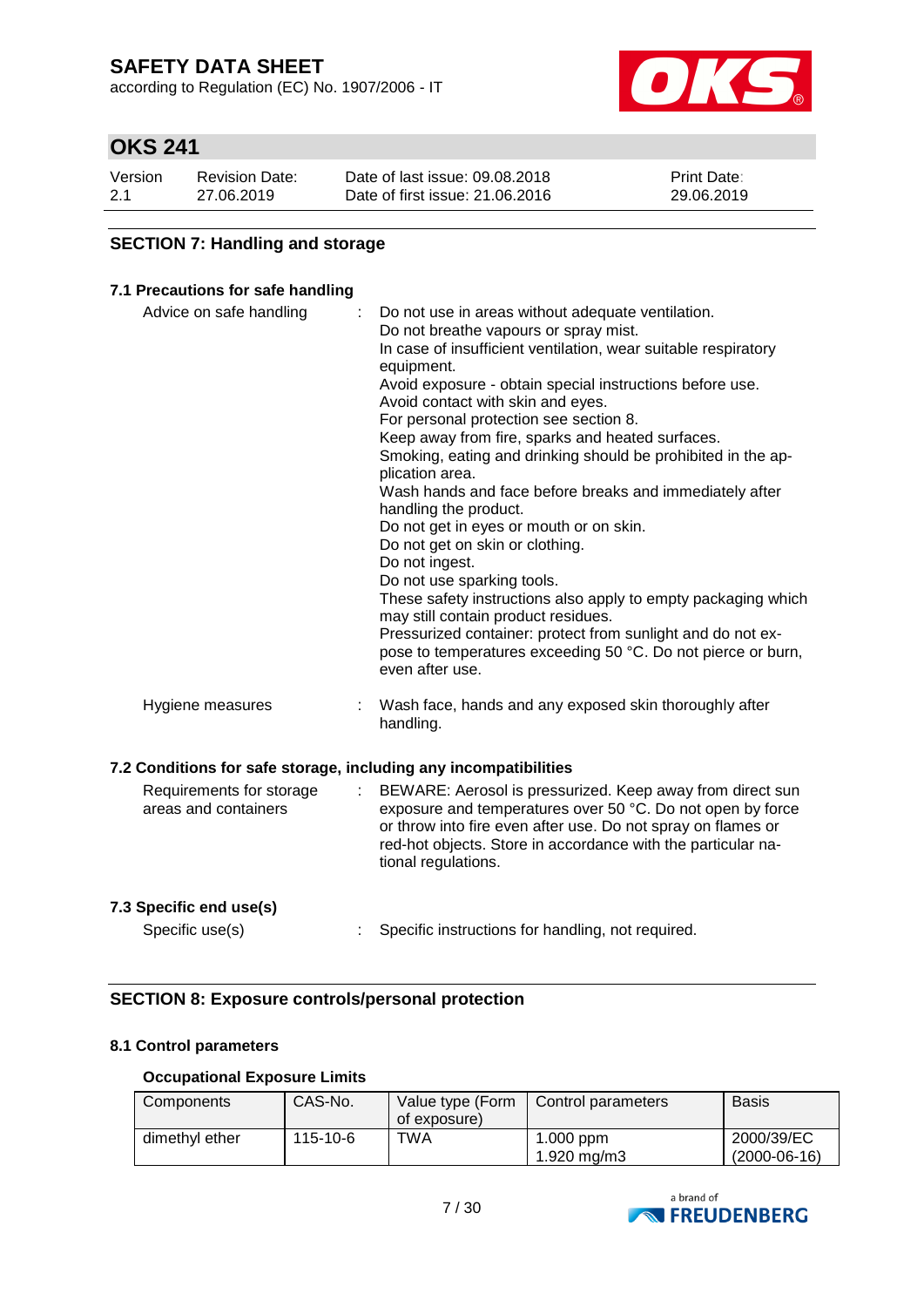according to Regulation (EC) No. 1907/2006 - IT



# **OKS 241**

| Version | Revision Date: | Date of last issue: 09.08.2018  | <b>Print Date:</b> |
|---------|----------------|---------------------------------|--------------------|
| 2.1     | 27.06.2019     | Date of first issue: 21,06,2016 | 29.06.2019         |

#### Further information Indicative

| Further information | Indicative                                                                       |            |              |                |
|---------------------|----------------------------------------------------------------------------------|------------|--------------|----------------|
|                     |                                                                                  | <b>TWA</b> | 1.000 ppm    | <b>IT OEL</b>  |
|                     |                                                                                  |            | 1.920 mg/m3  | $(2009-08-05)$ |
| tin                 | 7440-31-5                                                                        | <b>TWA</b> | $2$ mg/m $3$ | 91/322/EEC     |
|                     |                                                                                  |            | (Tin)        | (1991-07-05)   |
| Further information | Indicative, Existing scientific data on health effects appear to be particularly |            |              |                |
|                     | limited                                                                          |            |              |                |
| n-hexane            | 110-54-3                                                                         | <b>TWA</b> | 20 ppm       | 2006/15/EC     |
|                     |                                                                                  |            | 72 mg/m3     | (2006-02-09)   |
| Further information | Indicative                                                                       |            |              |                |
|                     |                                                                                  | <b>TWA</b> | 20 ppm       | <b>IT OEL</b>  |
|                     |                                                                                  |            | 72 mg/m3     | (2008-02-26)   |

**Derived No Effect Level (DNEL) according to Regulation (EC) No. 1907/2006:**

| Substance name                                                                                      | End Use | Exposure routes | Potential health ef-<br>fects | Value                 |
|-----------------------------------------------------------------------------------------------------|---------|-----------------|-------------------------------|-----------------------|
| dimethyl ether                                                                                      | Workers | Inhalation      | Long-term exposure            | 1894 mg/m3            |
| Naphtha (petroleum),<br>hydrotreated light;<br>Low boiling point hy-<br>drogen treated naph-<br>tha | Workers | Inhalation      | Long-term systemic<br>effects | 1300 mg/m3            |
|                                                                                                     | Workers | Inhalation      | Long-term local ef-<br>fects  | 840 mg/m3             |
|                                                                                                     | Workers | Inhalation      | Acute local effects           | 1100 mg/m3            |
| Benzene, mono-C10-<br>13-alkyl derivs., distn.<br>residues                                          | Workers | Inhalation      | Long-term systemic<br>effects | $3,2$ mg/m $3$        |
|                                                                                                     | Workers | Skin contact    | Long-term systemic<br>effects | $4,3$ mg/kg<br>bw/day |
| n-hexane                                                                                            | Workers | Inhalation      | Long-term systemic<br>effects | 75 mg/m3              |
|                                                                                                     | Workers | Skin contact    | Long-term systemic<br>effects | 11 mg/kg              |

### **Predicted No Effect Concentration (PNEC) according to Regulation (EC) No. 1907/2006:**

| Substance name                                         | <b>Environmental Compartment</b> | Value            |
|--------------------------------------------------------|----------------------------------|------------------|
| dimethyl ether                                         | Fresh water                      | $0,155$ mg/l     |
|                                                        |                                  |                  |
|                                                        | Marine water                     | $0,016$ mg/l     |
|                                                        | Sewage treatment plant           | 160 mg/l         |
|                                                        | Fresh water sediment             | 0,681 mg/kg      |
|                                                        | Marine sediment                  | $0,069$ mg/kg    |
|                                                        | Soil                             | $0,045$ mg/kg    |
| Benzene, mono-C10-13-alkyl<br>derivs., distn. residues | Fresh water                      | $0,001$ mg/l     |
|                                                        | Intermittent use/release         | $0,001$ mg/l     |
|                                                        | Marine water                     | $0 \text{ mg/l}$ |

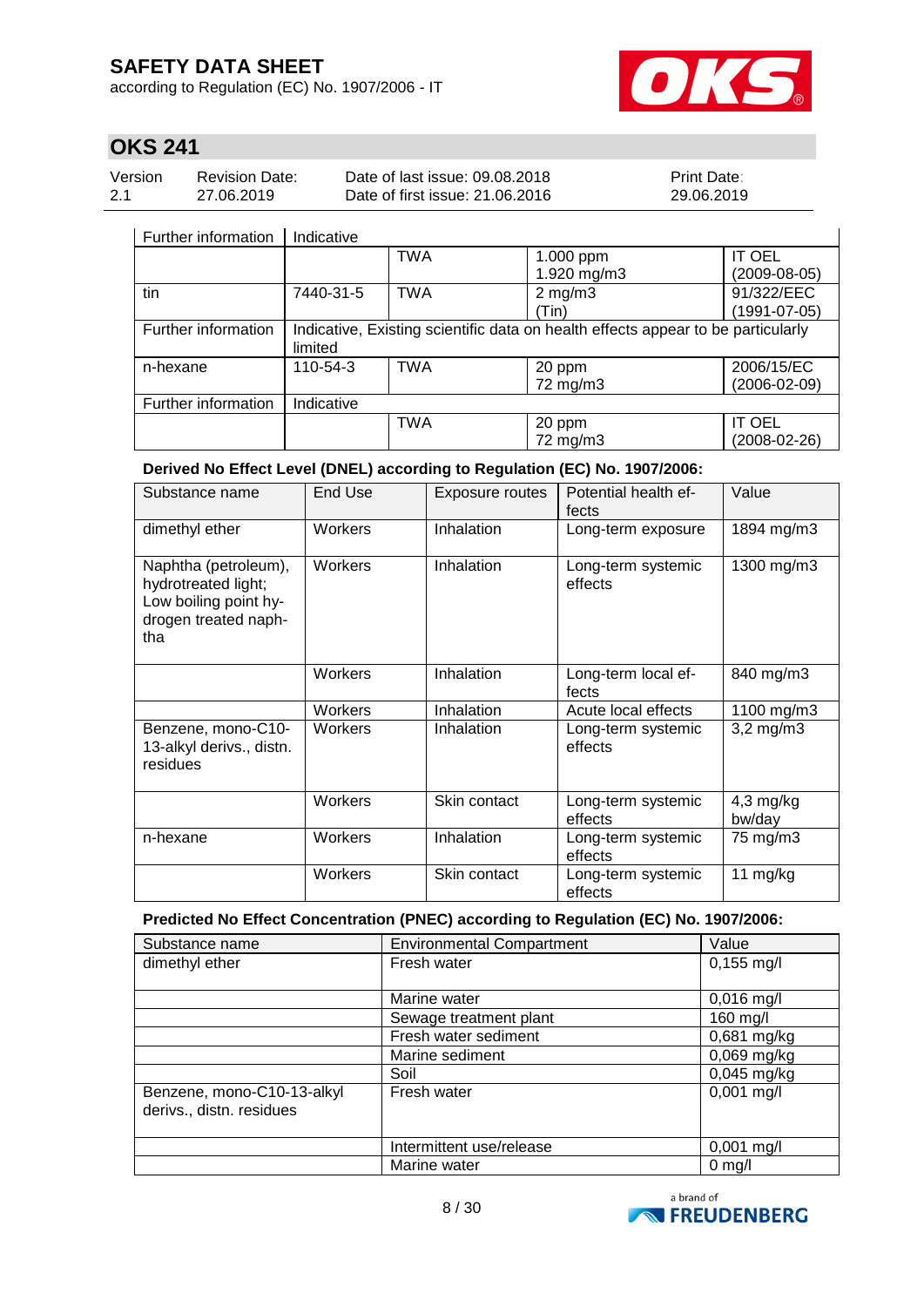according to Regulation (EC) No. 1907/2006 - IT



# **OKS 241**

| Version | <b>Revision Date:</b> | Date of last issue: 09.08.2018  | <b>Print Date:</b> |
|---------|-----------------------|---------------------------------|--------------------|
| 2.1     | 27.06.2019            | Date of first issue: 21,06,2016 | 29.06.2019         |
|         |                       |                                 |                    |

| Microbiological Activity in Sewage Treat-<br>ment Systems | $2 \text{ m}$ g/l    |
|-----------------------------------------------------------|----------------------|
| Fresh water sediment                                      | $1,65 \text{ mg/kg}$ |
| Marine sediment                                           | $0,165$ mg/kg        |
| Soil                                                      | $0,329$ mg/kg        |

#### **8.2 Exposure controls**

#### **Engineering measures**

Use only in an area equipped with explosion proof exhaust ventilation. Handle only in a place equipped with local exhaust (or other appropriate exhaust).

### **Personal protective equipment**

| Eye protection                                  | Safety glasses with side-shields conforming to EN166                                                                                                                                                                                                                                                                                   |
|-------------------------------------------------|----------------------------------------------------------------------------------------------------------------------------------------------------------------------------------------------------------------------------------------------------------------------------------------------------------------------------------------|
| Hand protection<br>Material<br>Protective index | butyl-rubber<br>Class 1                                                                                                                                                                                                                                                                                                                |
| Remarks                                         | Wear protective gloves. The selected protective gloves have<br>to satisfy the specifications of Regulation (EU) 2016/425 and<br>the standard EN 374 derived from it. The break through time<br>depends amongst other things on the material, the thickness<br>and the type of glove and therefore has to be measured for<br>each case. |
| Respiratory protection                          | Use respiratory protection unless adequate local exhaust<br>ventilation is provided or exposure assessment demonstrates<br>that exposures are within recommended exposure guidelines.<br>Short term only                                                                                                                               |
| Filter type                                     | Filter type A-P                                                                                                                                                                                                                                                                                                                        |
| Protective measures                             | The type of protective equipment must be selected according<br>to the concentration and amount of the dangerous substance<br>at the specific workplace.<br>Choose body protection in relation to its type, to the concen-<br>tration and amount of dangerous substances, and to the spe-<br>cific work-place.                          |

### **SECTION 9: Physical and chemical properties**

#### **9.1 Information on basic physical and chemical properties**

| Appearance      | aerosol           |
|-----------------|-------------------|
| Colour          | red brown         |
| Odour           | solvent-like      |
| Odour Threshold | No data available |

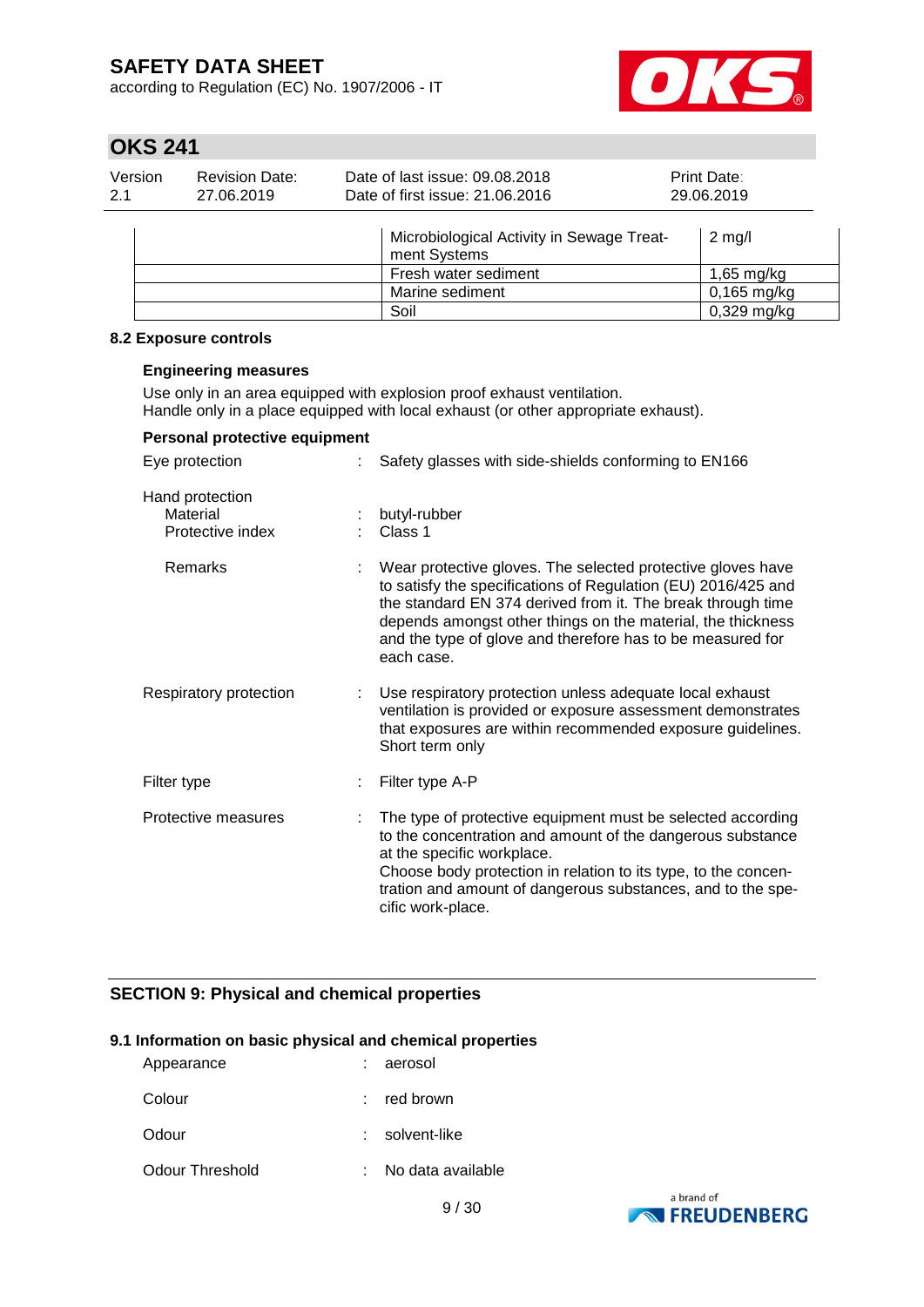according to Regulation (EC) No. 1907/2006 - IT



# **OKS 241**

| Version | <b>Revision Date:</b> | Date of last issue: 09.08.2018  | <b>Print Date:</b> |
|---------|-----------------------|---------------------------------|--------------------|
| 2.1     | 27.06.2019            | Date of first issue: 21,06,2016 | 29.06.2019         |

|                                 | Not applicable                              |
|---------------------------------|---------------------------------------------|
| ÷.                              | No data available                           |
| ÷.                              | < -20 °C<br>(1.013 hPa)                     |
| t.                              | $<$ -20 $^{\circ}$ C<br>Method: Abel-Pensky |
| ÷.                              | No data available                           |
|                                 | Extremely flammable aerosol.                |
| ÷.                              | 26,2 %(V)                                   |
| ÷.                              | $0,6\%$ (V)                                 |
| t.                              | 4.600 hPa (20 °C)                           |
| t.                              | No data available                           |
|                                 | $0,82$ g/cm3<br>(20 °C)                     |
| t.                              | No data available                           |
| t.                              | insoluble                                   |
| Solubility in other solvents    | : No data available                         |
| t.                              | No data available                           |
|                                 | : No data available                         |
| Decomposition temperature<br>÷. | No data available                           |
| ÷.                              | No data available                           |
| ÷                               | $<$ 20,5 mm2/s (40 °C)                      |
| ÷                               | Not explosive                               |
|                                 |                                             |
|                                 |                                             |

### **9.2 Other information**

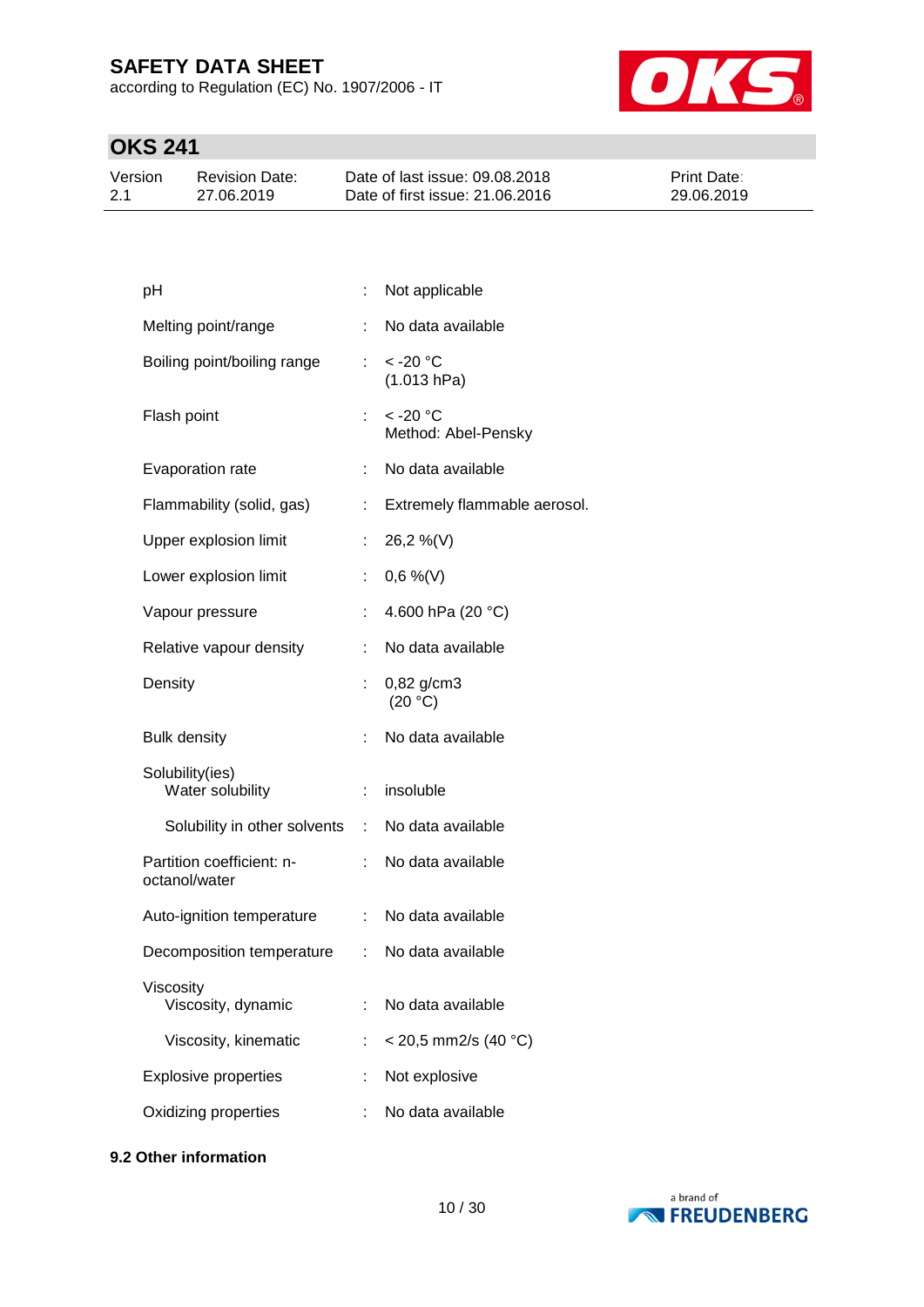according to Regulation (EC) No. 1907/2006 - IT



### **OKS 241**

| Version<br>2.1 | <b>Revision Date:</b><br>27.06.2019 |    | Date of last issue: 09.08.2018<br>Date of first issue: 21.06.2016 | Print Date:<br>29.06.2019 |
|----------------|-------------------------------------|----|-------------------------------------------------------------------|---------------------------|
|                | Sublimation point                   | ÷  | No data available                                                 |                           |
|                | Metal corrosion rate                | t. | Not corrosive to metals                                           |                           |
| Self-ignition  |                                     |    | No data available                                                 |                           |

### **SECTION 10: Stability and reactivity**

### **10.1 Reactivity**

No hazards to be specially mentioned.

#### **10.2 Chemical stability**

Stable under normal conditions.

# **10.3 Possibility of hazardous reactions**

| Hazardous reactions |  | No dangerous reaction known under conditions of normal use. |
|---------------------|--|-------------------------------------------------------------|
|---------------------|--|-------------------------------------------------------------|

#### **10.4 Conditions to avoid**

| Conditions to avoid |  | Heat, flames and sparks. |
|---------------------|--|--------------------------|
|---------------------|--|--------------------------|

### **10.5 Incompatible materials**

#### **10.6 Hazardous decomposition products**

No decomposition if stored and applied as directed.

### **SECTION 11: Toxicological information**

#### **11.1 Information on toxicological effects**

**Acute toxicity**

#### **Product:**

| Acute oral toxicity       |  | : Acute toxicity estimate: $> 2.000$ mg/kg<br>Method: Calculation method                                                |
|---------------------------|--|-------------------------------------------------------------------------------------------------------------------------|
|                           |  | Remarks: Effects due to ingestion may include:                                                                          |
|                           |  | Symptoms: Central nervous system depression                                                                             |
| Acute inhalation toxicity |  | : Acute toxicity estimate: $> 5$ mg/l<br>Exposure time: 4 h<br>Test atmosphere: dust/mist<br>Method: Calculation method |
|                           |  | Desete Destatung est als den bestehende gegen der                                                                       |

Remarks: Respiration of solvent vapour may cause dizziness.

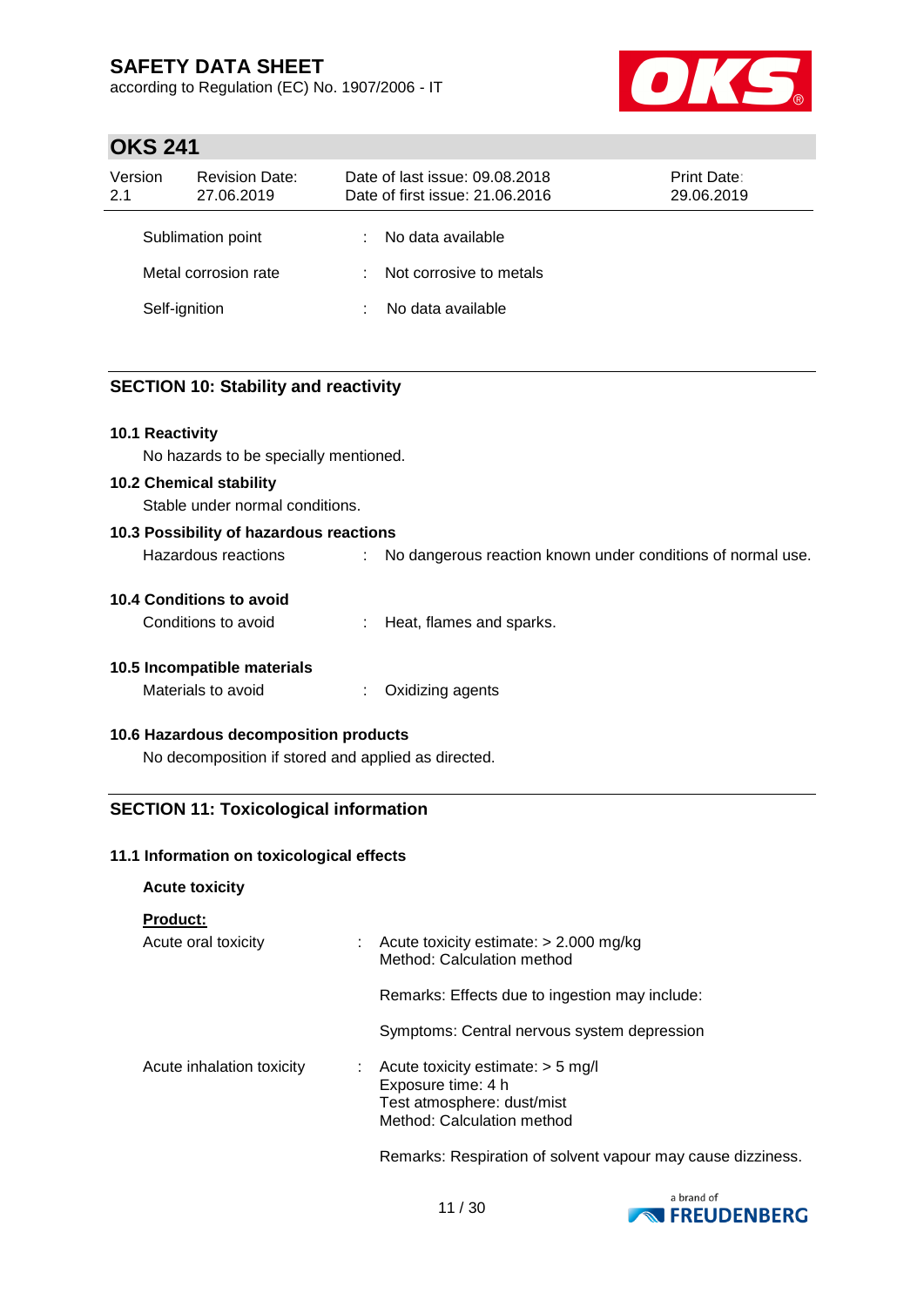according to Regulation (EC) No. 1907/2006 - IT



| <b>OKS 241</b> |                                             |   |                                                                                                                                                                                                                                             |                           |
|----------------|---------------------------------------------|---|---------------------------------------------------------------------------------------------------------------------------------------------------------------------------------------------------------------------------------------------|---------------------------|
| Version<br>2.1 | <b>Revision Date:</b><br>27.06.2019         |   | Date of last issue: 09.08.2018<br>Date of first issue: 21.06.2016                                                                                                                                                                           | Print Date:<br>29.06.2019 |
|                | Acute dermal toxicity                       |   | Symptoms: Inhalation may provoke the following symptoms:,<br>Respiratory disorder, Dizziness, Drowsiness, Vomiting, Fa-<br>tigue, Vertigo, Central nervous system depression<br>Remarks: Prolonged or repeated skin contact with liquid may |                           |
|                |                                             |   | cause defatting resulting in drying, redness and possible blis-<br>tering.<br>Symptoms: Redness, Local irritation, Skin disorders                                                                                                           |                           |
|                | Components:                                 |   |                                                                                                                                                                                                                                             |                           |
|                | Acute oral toxicity                         |   | Naphtha (petroleum), hydrotreated light; Low boiling point hydrogen treated naphtha:<br>LD50 (Rat): $> 5.000$ mg/kg<br>Method: OECD Test Guideline 401<br>GLP: yes                                                                          |                           |
|                | Acute inhalation toxicity                   |   | $LC50$ (Rat): $> 25.2$ mg/l<br>Exposure time: 4 h<br>Test atmosphere: vapour<br>Assessment: The substance or mixture has no acute inhala-<br>tion toxicity                                                                                  |                           |
|                | Acute dermal toxicity                       |   | : LD50 (Rabbit): $> 2.000$ mg/kg<br>Method: OECD Test Guideline 402<br>GLP: yes<br>Assessment: The substance or mixture has no acute dermal<br>toxicity                                                                                     |                           |
|                | copper flakes (coated with aliphatic acid): |   |                                                                                                                                                                                                                                             |                           |
|                | Acute oral toxicity                         |   | Acute toxicity estimate: 500,0 mg/kg<br>Method: Converted acute toxicity point estimate<br>LD50 (Rat, male and female): 300 - 500 mg/kg<br>Method: OECD Test Guideline 423                                                                  |                           |
|                |                                             |   | Assessment: The component/mixture is moderately toxic after<br>single ingestion.                                                                                                                                                            |                           |
|                | Acute inhalation toxicity                   |   | : LC50 (Rat, male): 0,7 mg/l<br>Exposure time: 4 h<br>Test atmosphere: dust/mist<br>Method: OECD Test Guideline 403                                                                                                                         |                           |
|                | Acute dermal toxicity                       |   | LD50 (Rat, male and female): > 2.000 mg/kg<br>Assessment: The substance or mixture has no acute dermal<br>toxicity                                                                                                                          |                           |
|                | n-hexane:                                   |   |                                                                                                                                                                                                                                             |                           |
|                | Acute oral toxicity                         | ÷ | LD50 (Rat): $> 5.000$ mg/kg<br>Method: OECD Test Guideline 401                                                                                                                                                                              |                           |

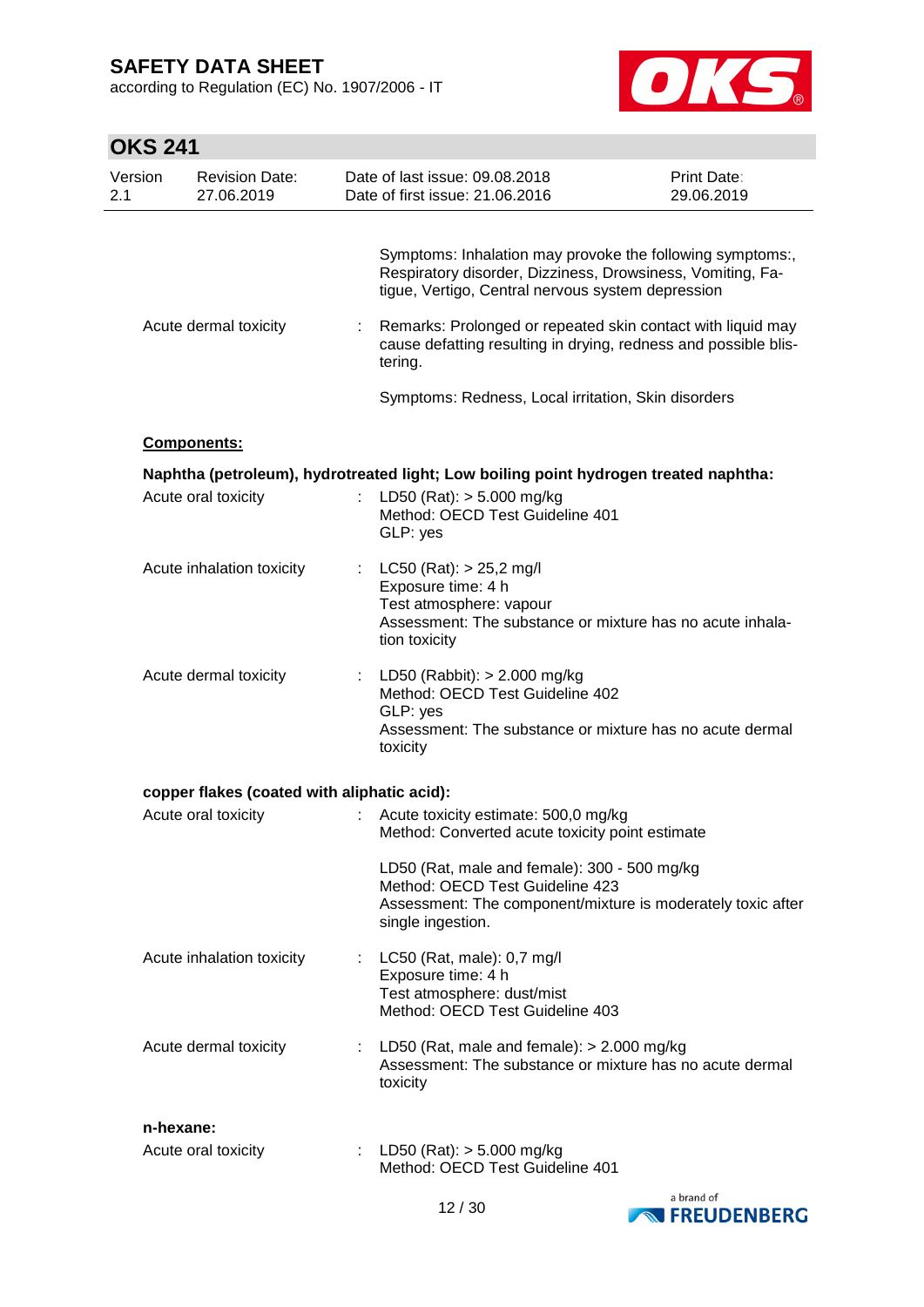according to Regulation (EC) No. 1907/2006 - IT



# **OKS 241**

| Version<br>2.1 | <b>Revision Date:</b><br>27.06.2019 |    | Date of last issue: 09.08.2018<br>Date of first issue: 21.06.2016                                                                                                                                         | Print Date:<br>29.06.2019 |
|----------------|-------------------------------------|----|-----------------------------------------------------------------------------------------------------------------------------------------------------------------------------------------------------------|---------------------------|
|                |                                     |    |                                                                                                                                                                                                           |                           |
|                | Acute inhalation toxicity           |    | : LC50 (Rat): 259,35 mg/l<br>Exposure time: 4 h<br>Test atmosphere: vapour<br>Method: OECD Test Guideline 403                                                                                             |                           |
|                | Acute dermal toxicity               |    | : LD50 (Rabbit): 3.350 mg/kg<br>Method: OECD Test Guideline 402<br>Assessment: The substance or mixture has no acute dermal<br>toxicity                                                                   |                           |
|                | amines, hydrogenated tallow alkyl:  |    |                                                                                                                                                                                                           |                           |
|                | Acute oral toxicity                 | ÷. | LD50 (Rat): > 2.000 mg/kg<br>Method: OECD Test Guideline 401<br>GLP: yes<br>Assessment: The substance or mixture has no acute oral tox-<br>icity                                                          |                           |
|                | Acute dermal toxicity               |    | : LD50 (Rat): $> 2.000$ mg/kg<br>Method: OECD Test Guideline 402<br>GLP: yes                                                                                                                              |                           |
|                | dimethyl ether:                     |    |                                                                                                                                                                                                           |                           |
|                | Acute inhalation toxicity           |    | : LC50 (Rat): 309 mg/l<br>Exposure time: 4 h<br>Test atmosphere: gas                                                                                                                                      |                           |
|                | n-butyl acetate:                    |    |                                                                                                                                                                                                           |                           |
|                | Acute oral toxicity                 | ÷. | LD50 Oral (Rat): 10.760 mg/kg                                                                                                                                                                             |                           |
| tin:           |                                     |    |                                                                                                                                                                                                           |                           |
|                | Acute oral toxicity                 |    | : LD50 (Rat): $> 2.000$ mg/kg<br>Method: OECD Test Guideline 423<br>GLP: yes<br>Assessment: The substance or mixture has no acute oral tox-<br>icity                                                      |                           |
|                | Acute inhalation toxicity           |    | : LC50 (Rat): $>$ 5 mg/l<br>Exposure time: 4 h<br>Test atmosphere: dust/mist<br>Method: OECD Test Guideline 403<br>GLP: yes<br>Assessment: The substance or mixture has no acute inhala-<br>tion toxicity |                           |
|                | Acute dermal toxicity               |    | LD50 (Rat): $> 2.000$ mg/kg<br>Method: OECD Test Guideline 402<br>GLP: yes<br>Assessment: The substance or mixture has no acute dermal<br>toxicity                                                        |                           |

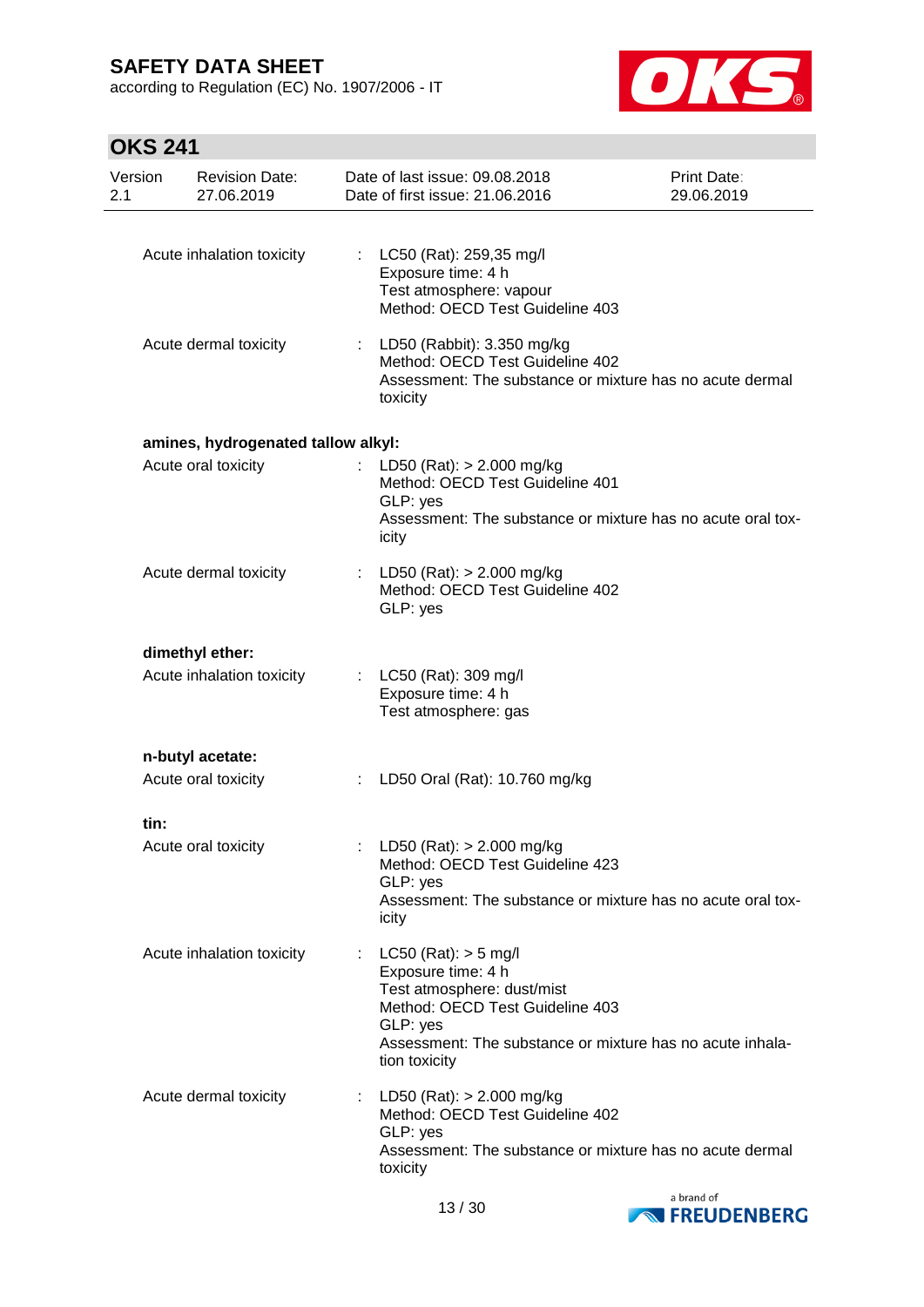according to Regulation (EC) No. 1907/2006 - IT



### **OKS 241**

| Version | Revision Date: | Date of last issue: 09.08.2018  | <b>Print Date:</b> |
|---------|----------------|---------------------------------|--------------------|
| -2.1    | 27.06.2019     | Date of first issue: 21,06,2016 | 29.06.2019         |

#### **molybdenum disulphide:**

| Acute oral toxicity   | : LD50 (Rat): $> 5.000$ mg/kg  |
|-----------------------|--------------------------------|
| Acute dermal toxicity | : LD50 (Rat): $> 16.000$ mg/kg |

### **Skin corrosion/irritation**

#### **Product:**

Remarks: Irritating to skin.

### **Components:**

#### **Naphtha (petroleum), hydrotreated light; Low boiling point hydrogen treated naphtha:**

Species: Rabbit Assessment: Irritating to skin. Method: OECD Test Guideline 404 Result: Irritating to skin. GLP: yes

#### **n-hexane:**

Species: Rabbit Assessment: Irritating to skin. Method: OECD Test Guideline 404 Result: Irritating to skin.

#### **amines, hydrogenated tallow alkyl:**

Species: Rabbit Assessment: Irritating to skin. Method: OECD Test Guideline 404 Result: Irritating to skin. Remarks: Irritating to skin.

#### **dimethyl ether:**

Assessment: No skin irritation Result: No skin irritation

#### **n-butyl acetate:**

Result: Repeated exposure may cause skin dryness or cracking.

**tin:**

Assessment: No skin irritation Result: No skin irritation

#### **molybdenum disulphide:**

Assessment: No skin irritation

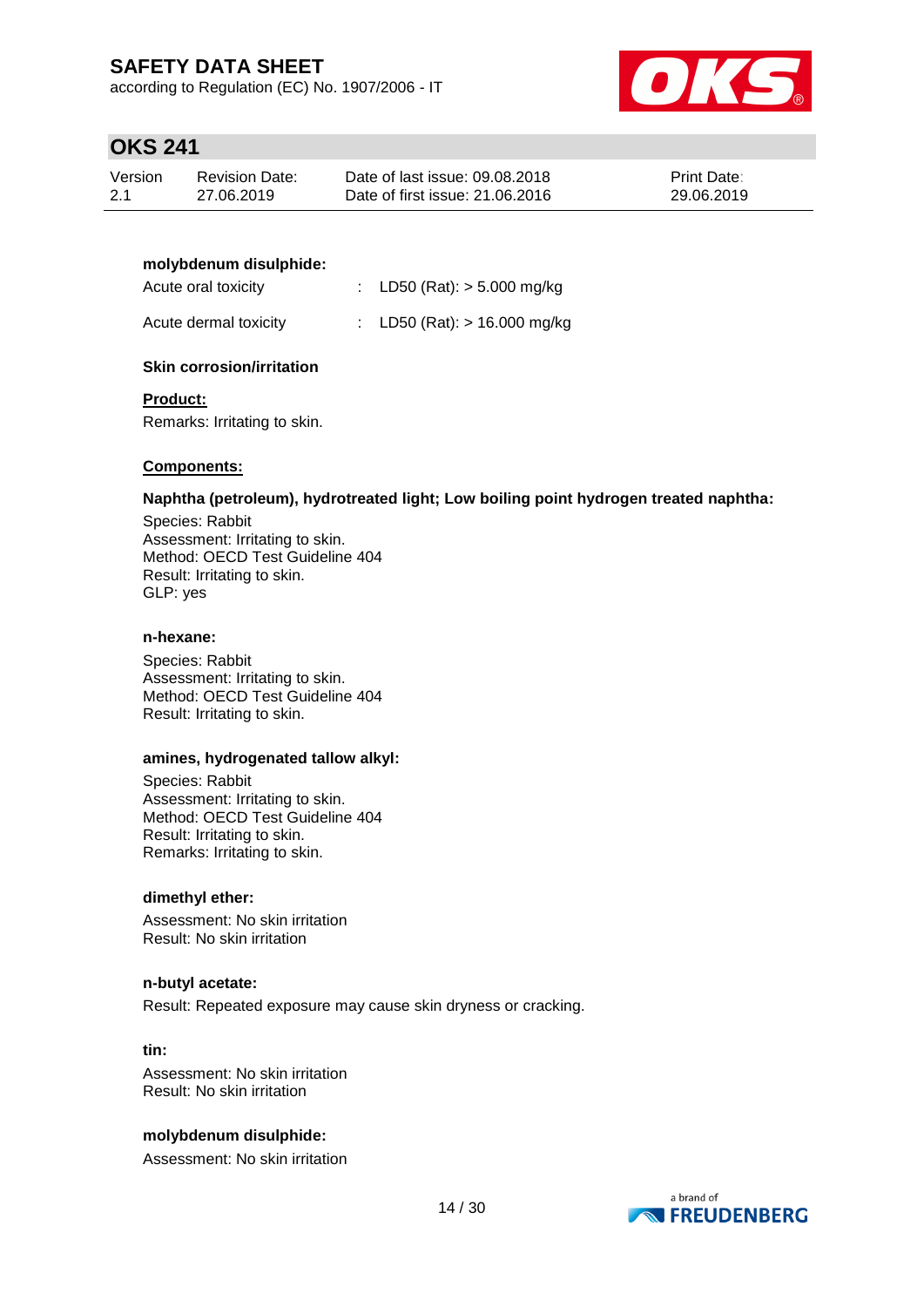according to Regulation (EC) No. 1907/2006 - IT



### **OKS 241**

| Version | <b>Revision Date:</b> | Date of last issue: 09.08.2018  | <b>Print Date:</b> |
|---------|-----------------------|---------------------------------|--------------------|
| 2.1     | 27.06.2019            | Date of first issue: 21,06,2016 | 29.06.2019         |

Result: No skin irritation

#### **Serious eye damage/eye irritation**

#### **Product:**

Remarks: Contact with eyes may cause irritation.

#### **Components:**

#### **Naphtha (petroleum), hydrotreated light; Low boiling point hydrogen treated naphtha:**

Species: Rabbit Assessment: No eye irritation Method: OECD Test Guideline 405 Result: No eye irritation GLP: yes

#### **copper flakes (coated with aliphatic acid):**

Result: Eye irritation

#### **n-hexane:**

Species: Rabbit Assessment: No eye irritation Method: OECD Test Guideline 405 Result: No eye irritation

#### **amines, hydrogenated tallow alkyl:**

Species: Rabbit Assessment: Risk of serious damage to eyes. Method: OECD Test Guideline 405 Result: Risk of serious damage to eyes. GLP: yes

#### **dimethyl ether:**

Assessment: No eye irritation Result: No eye irritation

**tin:** Assessment: No eye irritation Result: No eye irritation

#### **molybdenum disulphide:**

Assessment: No eye irritation Result: No eye irritation

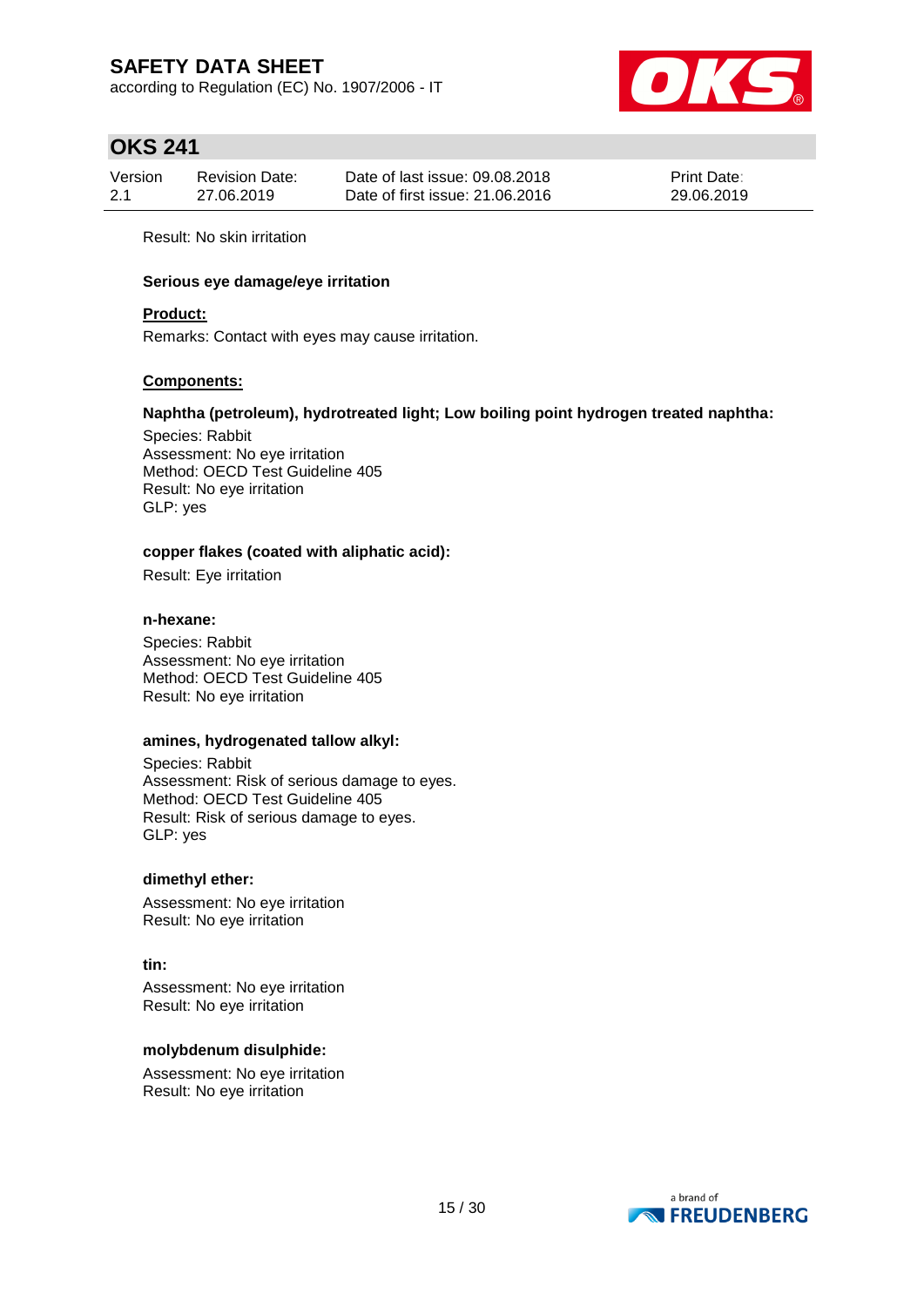according to Regulation (EC) No. 1907/2006 - IT



### **OKS 241**

| Version | <b>Revision Date:</b> | Date of last issue: 09.08.2018  | <b>Print Date:</b> |
|---------|-----------------------|---------------------------------|--------------------|
| 2.1     | 27.06.2019            | Date of first issue: 21,06,2016 | 29.06.2019         |

#### **Respiratory or skin sensitisation**

#### **Product:**

Remarks: This information is not available.

#### **Components:**

#### **Naphtha (petroleum), hydrotreated light; Low boiling point hydrogen treated naphtha:**

Test Type: Buehler Test Species: Guinea pig Assessment: Does not cause skin sensitisation. Method: OECD Test Guideline 406 Result: Does not cause skin sensitisation. GLP: yes

#### **n-hexane:**

Species: Mouse Assessment: Does not cause skin sensitisation. Result: Does not cause skin sensitisation.

#### **amines, hydrogenated tallow alkyl:**

Test Type: Maximisation Test Species: Guinea pig Assessment: Does not cause skin sensitisation. Method: OECD Test Guideline 406 Result: Does not cause skin sensitisation.

#### **dimethyl ether:**

Assessment: Does not cause skin sensitisation. Result: Does not cause skin sensitisation.

#### **molybdenum disulphide:**

Assessment: Does not cause skin sensitisation. Result: Does not cause skin sensitisation.

#### **Germ cell mutagenicity**

| <b>Product:</b>       |                            |
|-----------------------|----------------------------|
| Genotoxicity in vitro | Remarks: No data available |
| Genotoxicity in vivo  | Remarks: No data available |

#### **Components:**

#### **dimethyl ether:**

Genotoxicity in vitro : Test Type: Ames test

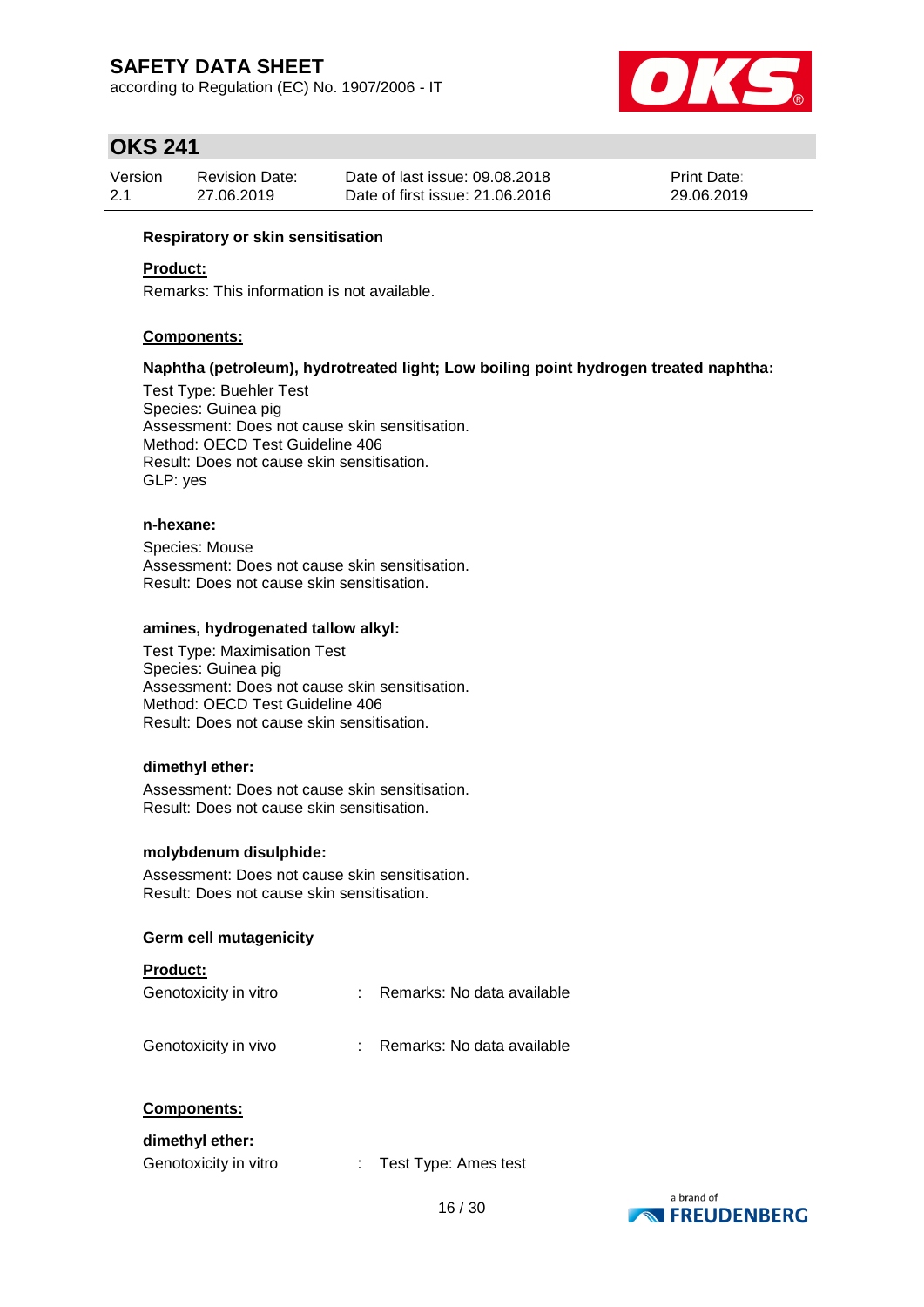according to Regulation (EC) No. 1907/2006 - IT



# **OKS 241**

| Version<br>2.1                                                                                                                                  |                      | <b>Revision Date:</b><br>27.06.2019                 |                       | Date of last issue: 09.08.2018<br>Date of first issue: 21.06.2016                                                                            | Print Date:<br>29.06.2019 |
|-------------------------------------------------------------------------------------------------------------------------------------------------|----------------------|-----------------------------------------------------|-----------------------|----------------------------------------------------------------------------------------------------------------------------------------------|---------------------------|
|                                                                                                                                                 |                      |                                                     |                       | Method: OECD Test Guideline 471<br>Result: negative                                                                                          |                           |
|                                                                                                                                                 | Genotoxicity in vivo |                                                     |                       | Species: Drosophila melanogaster (vinegar fly)<br>Application Route: inhalation (gas)<br>Method: OECD Test Guideline 477<br>Result: negative |                           |
|                                                                                                                                                 |                      | molybdenum disulphide:                              |                       |                                                                                                                                              |                           |
|                                                                                                                                                 | sessment             |                                                     |                       | Germ cell mutagenicity-As- : Animal testing did not show any mutagenic effects.                                                              |                           |
|                                                                                                                                                 |                      | Carcinogenicity                                     |                       |                                                                                                                                              |                           |
|                                                                                                                                                 | <b>Product:</b>      | Remarks: No data available                          |                       |                                                                                                                                              |                           |
|                                                                                                                                                 |                      | <b>Components:</b>                                  |                       |                                                                                                                                              |                           |
|                                                                                                                                                 |                      |                                                     |                       |                                                                                                                                              |                           |
|                                                                                                                                                 |                      | dimethyl ether:                                     |                       |                                                                                                                                              |                           |
| Species: Rat<br>Application Route: inhalation (gas)<br>Exposure time: 2 Years<br>47 mg/l<br>Method: OECD Test Guideline 453<br>Result: negative |                      |                                                     |                       |                                                                                                                                              |                           |
|                                                                                                                                                 |                      |                                                     |                       |                                                                                                                                              |                           |
|                                                                                                                                                 | ment                 | molybdenum disulphide:<br>Carcinogenicity - Assess- | $\mathbb{C}^{\times}$ | No evidence of carcinogenicity in animal studies.                                                                                            |                           |
|                                                                                                                                                 |                      | <b>Reproductive toxicity</b>                        |                       |                                                                                                                                              |                           |
|                                                                                                                                                 | Product:             |                                                     |                       |                                                                                                                                              |                           |
|                                                                                                                                                 |                      | Effects on fertility                                |                       | : Remarks: No data available                                                                                                                 |                           |
|                                                                                                                                                 | ment                 | Effects on foetal develop-                          |                       | : Remarks: No data available                                                                                                                 |                           |
|                                                                                                                                                 |                      | Components:                                         |                       |                                                                                                                                              |                           |
|                                                                                                                                                 | n-hexane:            |                                                     |                       |                                                                                                                                              |                           |
|                                                                                                                                                 | sessment             |                                                     |                       | Reproductive toxicity - As- : Suspected human reproductive toxicant                                                                          |                           |
|                                                                                                                                                 |                      | dimethyl ether:                                     |                       |                                                                                                                                              |                           |
|                                                                                                                                                 | sessment             |                                                     |                       | Reproductive toxicity - As- : Animal testing did not show any effects on fertility.                                                          |                           |

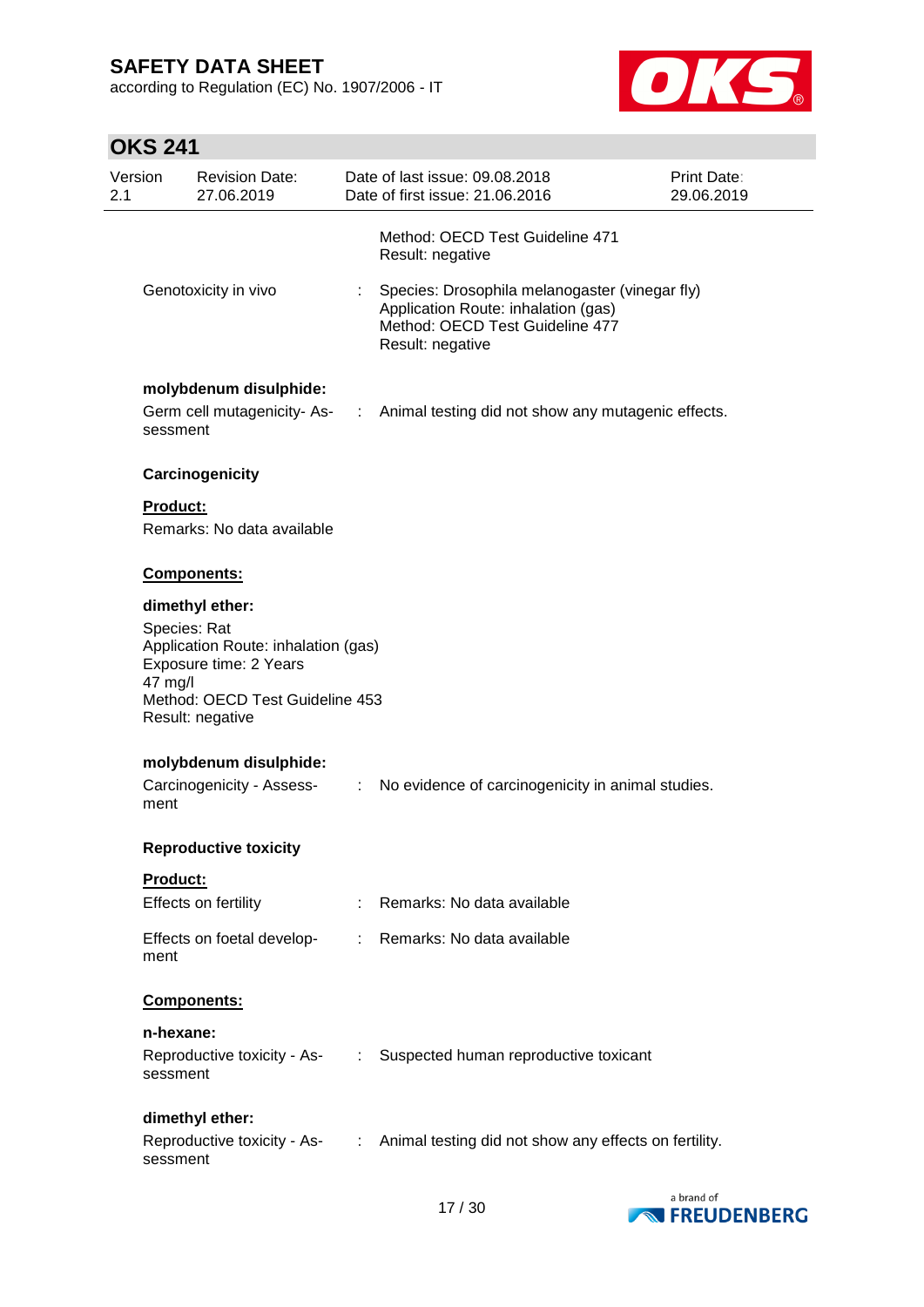according to Regulation (EC) No. 1907/2006 - IT



# **OKS 241**

| Version | <b>Revision Date:</b> | Date of last issue: 09.08.2018  | <b>Print Date:</b> |
|---------|-----------------------|---------------------------------|--------------------|
| 2.1     | 27.06.2019            | Date of first issue: 21,06,2016 | 29.06.2019         |

### **STOT - single exposure**

#### **Components:**

#### **Naphtha (petroleum), hydrotreated light; Low boiling point hydrogen treated naphtha:**

Exposure routes: Inhalation Target Organs: Central nervous system Assessment: May cause drowsiness or dizziness.

#### **n-hexane:**

Exposure routes: Inhalation Target Organs: Central nervous system Assessment: The substance or mixture is classified as specific target organ toxicant, single exposure, category 3 with narcotic effects.

#### **n-butyl acetate:**

Exposure routes: Inhalation Assessment: May cause drowsiness or dizziness.

#### **molybdenum disulphide:**

Assessment: The substance or mixture is not classified as specific target organ toxicant, single exposure.

#### **STOT - repeated exposure**

#### **Components:**

#### **n-hexane:**

Exposure routes: Inhalation Target Organs: Central nervous system Assessment: The substance or mixture is classified as specific target organ toxicant, repeated exposure, category 2.

#### **amines, hydrogenated tallow alkyl:**

Exposure routes: Ingestion Target Organs: Liver, Gastro-intestinal system, Immune system Assessment: The substance or mixture is classified as specific target organ toxicant, repeated exposure, category 2.

#### **molybdenum disulphide:**

Assessment: The substance or mixture is not classified as specific target organ toxicant, repeated exposure.

#### **Repeated dose toxicity**

### **Product:**

Remarks: This information is not available.

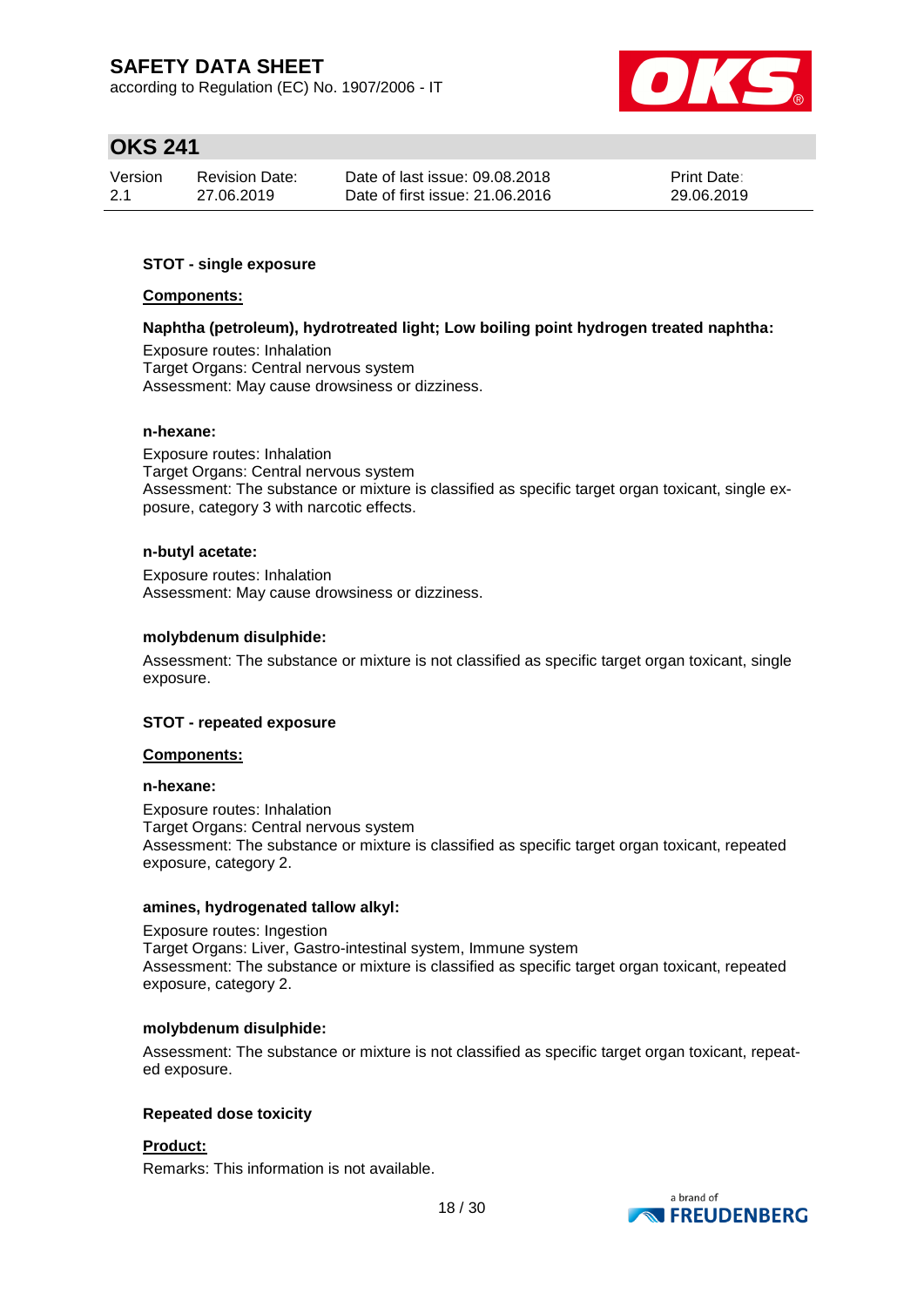according to Regulation (EC) No. 1907/2006 - IT



# **OKS 241**

| Version | <b>Revision Date:</b> | Date of last issue: 09.08.2018  | <b>Print Date:</b> |
|---------|-----------------------|---------------------------------|--------------------|
| 2.1     | 27.06.2019            | Date of first issue: 21,06,2016 | 29.06.2019         |

### **Aspiration toxicity**

#### **Product:**

May be fatal if swallowed and enters airways.

May be fatal if swallowed and enters airways.

#### **Components:**

**Naphtha (petroleum), hydrotreated light; Low boiling point hydrogen treated naphtha:**

May be fatal if swallowed and enters airways.

#### **n-hexane:**

May be fatal if swallowed and enters airways.

#### **amines, hydrogenated tallow alkyl:**

May be fatal if swallowed and enters airways.

#### **dimethyl ether:**

No aspiration toxicity classification

#### **Further information**

#### **Product:**

Remarks: Ingestion causes irritation of upper respiratory system and gastrointestinal disturbance.

#### **Components:**

#### **molybdenum disulphide:**

Remarks: Information given is based on data on the components and the toxicology of similar products.

### **SECTION 12: Ecological information**

#### **12.1 Toxicity**

| <b>Product:</b>                                                                     |                                           |
|-------------------------------------------------------------------------------------|-------------------------------------------|
| Toxicity to fish                                                                    | Remarks: Very toxic to aquatic organisms. |
| Toxicity to daphnia and other : Remarks: No data available<br>aquatic invertebrates |                                           |
| Toxicity to algae                                                                   | : Remarks: No data available              |

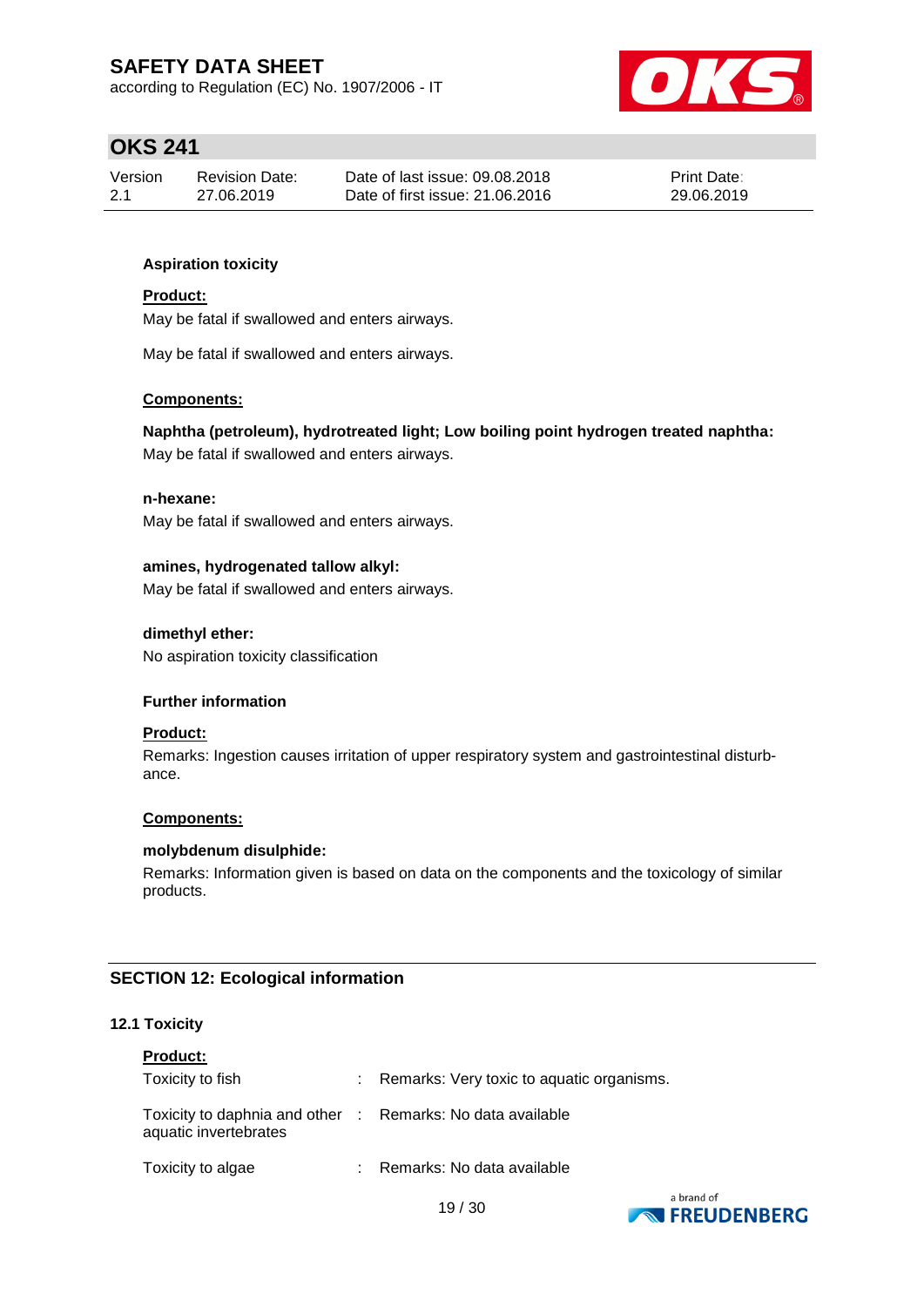according to Regulation (EC) No. 1907/2006 - IT



# **OKS 241**

| Version<br>2.1 |           | <b>Revision Date:</b><br>27.06.2019                           |             | Date of last issue: 09.08.2018<br>Date of first issue: 21.06.2016                                                                                                                                                                                | Print Date:<br>29.06.2019 |
|----------------|-----------|---------------------------------------------------------------|-------------|--------------------------------------------------------------------------------------------------------------------------------------------------------------------------------------------------------------------------------------------------|---------------------------|
|                |           | Toxicity to microorganisms                                    |             | Remarks: No data available                                                                                                                                                                                                                       |                           |
|                |           | Components:                                                   |             |                                                                                                                                                                                                                                                  |                           |
|                |           | Toxicity to fish                                              |             | Naphtha (petroleum), hydrotreated light; Low boiling point hydrogen treated naphtha:<br>LC50 (Oncorhynchus mykiss (rainbow trout)): 10 mg/l<br>Exposure time: 96 h<br>Test Type: semi-static test<br>Method: OECD Test Guideline 203<br>GLP: yes |                           |
|                |           | Toxicity to daphnia and other<br>aquatic invertebrates        | $\sim 10^6$ | EC50 (Daphnia magna (Water flea)): 4,5 mg/l<br>Exposure time: 48 h<br>Test Type: static test<br>Method: OECD Test Guideline 202                                                                                                                  |                           |
|                |           | Toxicity to algae                                             |             | EC50 (Pseudokirchneriella subcapitata (green algae)): 3,1<br>mg/l<br>Exposure time: 72 h<br>Test Type: static test                                                                                                                               |                           |
|                | hazard    | <b>Ecotoxicology Assessment</b><br>Short-term (acute) aquatic | ÷           | Toxic to aquatic life.                                                                                                                                                                                                                           |                           |
|                | hazard    | Long-term (chronic) aquatic :                                 |             | Toxic to aquatic life with long lasting effects.                                                                                                                                                                                                 |                           |
|                |           | copper flakes (coated with aliphatic acid):                   |             |                                                                                                                                                                                                                                                  |                           |
|                |           | M-Factor (Short-term (acute)<br>aquatic hazard)               |             | 10                                                                                                                                                                                                                                               |                           |
|                |           | M-Factor (Long-term (chron-: 1<br>ic) aquatic hazard)         |             |                                                                                                                                                                                                                                                  |                           |
|                | hazard    | <b>Ecotoxicology Assessment</b><br>Short-term (acute) aquatic |             | : Very toxic to aquatic life.                                                                                                                                                                                                                    |                           |
|                | hazard    |                                                               |             | Long-term (chronic) aquatic : Very toxic to aquatic life with long lasting effects.                                                                                                                                                              |                           |
|                | n-hexane: |                                                               |             |                                                                                                                                                                                                                                                  |                           |
|                |           | Toxicity to fish                                              |             | LC50 (Oncorhynchus mykiss (rainbow trout)): 12,51 mg/l<br>Exposure time: 96 h                                                                                                                                                                    |                           |
|                |           |                                                               |             | Toxicity to daphnia and other : EC50 (Daphnia magna (Water flea)): 21,85 mg/l                                                                                                                                                                    |                           |

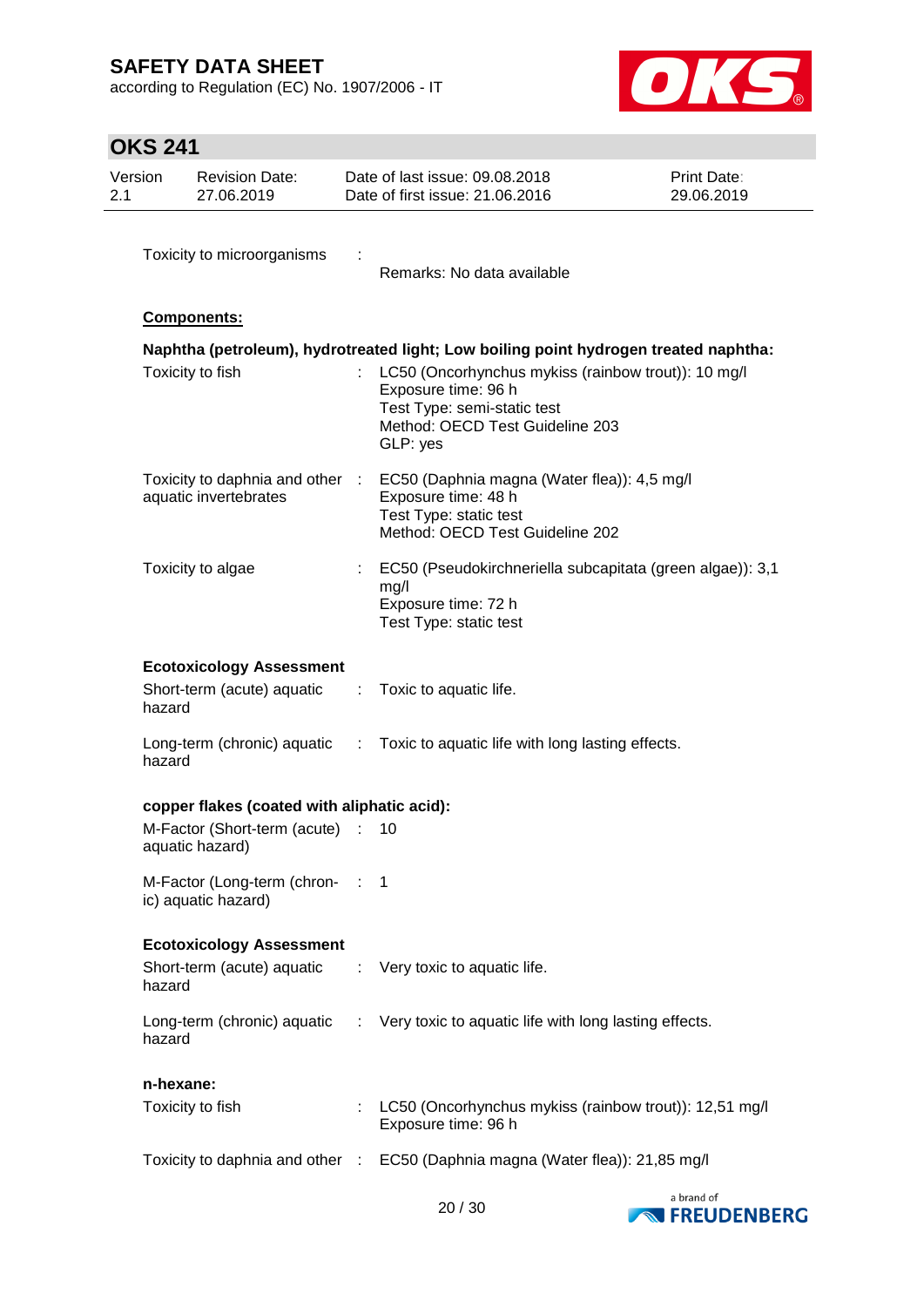according to Regulation (EC) No. 1907/2006 - IT



# **OKS 241**

| Version<br>2.1 |        | <b>Revision Date:</b><br>27.06.2019                      |           | Date of last issue: 09.08.2018<br>Date of first issue: 21.06.2016                                                                                  | <b>Print Date:</b><br>29.06.2019 |
|----------------|--------|----------------------------------------------------------|-----------|----------------------------------------------------------------------------------------------------------------------------------------------------|----------------------------------|
|                |        | aquatic invertebrates                                    |           | Exposure time: 48 h                                                                                                                                |                                  |
|                |        | Toxicity to algae                                        |           | ErC50 (Pseudokirchneriella subcapitata (green algae)): 9,285<br>mg/l<br>Exposure time: 72 h                                                        |                                  |
|                |        | amines, hydrogenated tallow alkyl:                       |           |                                                                                                                                                    |                                  |
|                |        | Toxicity to fish                                         |           | LC50 (Danio rerio (zebra fish)): 0,88 mg/l<br>Exposure time: 96 h<br>Method: OECD Test Guideline 203<br>GLP: yes                                   |                                  |
|                |        |                                                          |           | Remarks: Very toxic to aquatic organisms, may cause long-<br>term adverse effects in the aquatic environment.                                      |                                  |
|                |        | aquatic invertebrates                                    |           | Toxicity to daphnia and other : EC50 (Daphnia magna (Water flea)): 0,13 mg/l<br>Exposure time: 48 h<br>Method: OECD Test Guideline 202<br>GLP: yes |                                  |
|                |        | Toxicity to algae                                        |           | EC50 (Desmodesmus subspicatus (green algae)): 0,12 mg/l<br>Exposure time: 72 h<br>Method: OECD Test Guideline 201<br>GLP: yes                      |                                  |
|                |        | M-Factor (Short-term (acute) :<br>aquatic hazard)        |           | 10                                                                                                                                                 |                                  |
|                |        | M-Factor (Long-term (chron-<br>ic) aquatic hazard)       | $\sim$ 1. | 10                                                                                                                                                 |                                  |
|                |        | <b>Ecotoxicology Assessment</b>                          |           |                                                                                                                                                    |                                  |
|                | hazard | Short-term (acute) aquatic                               |           | : Very toxic to aquatic life.                                                                                                                      |                                  |
|                | hazard |                                                          |           | Long-term (chronic) aquatic : Very toxic to aquatic life with long lasting effects.                                                                |                                  |
|                |        | dimethyl ether:                                          |           |                                                                                                                                                    |                                  |
|                |        | Toxicity to fish                                         |           | : LC50 (Poecilia reticulata (guppy): $> 4.100$ mg/l<br>Exposure time: 96 h<br>Test Type: semi-static test                                          |                                  |
|                |        | Toxicity to daphnia and other :<br>aquatic invertebrates |           | EC50 (Daphnia magna (Water flea)): > 4.400 mg/l<br>Exposure time: 48 h<br>Test Type: static test                                                   |                                  |
|                |        | Toxicity to algae                                        |           | EC50 (green algae): 154,9 mg/l<br>Exposure time: 96 h                                                                                              |                                  |

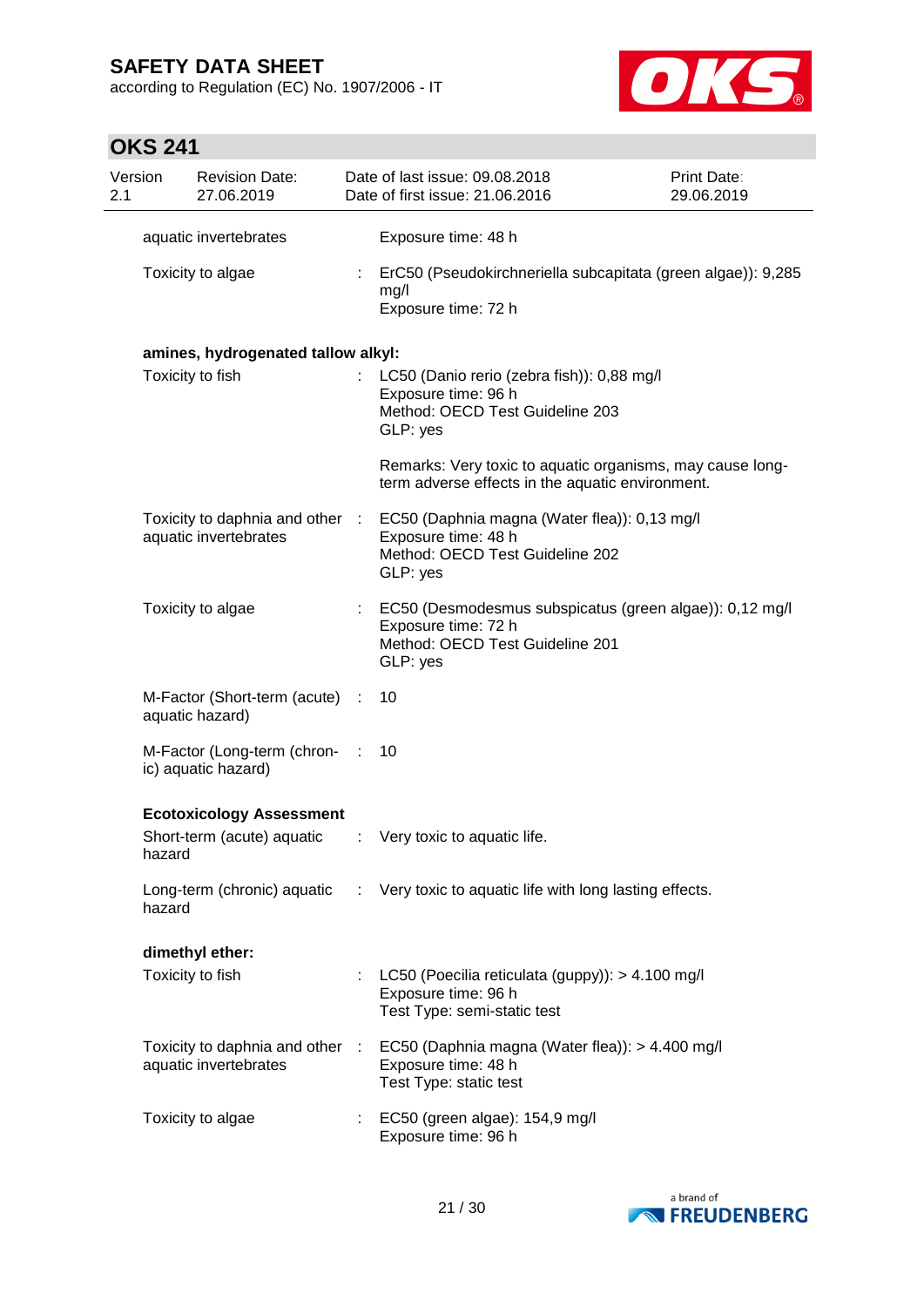according to Regulation (EC) No. 1907/2006 - IT



# **OKS 241**

| 2.1               | Version                                                  | <b>Revision Date:</b><br>27.06.2019                                                                                                                                                                           | Date of last issue: 09.08.2018<br>Date of first issue: 21.06.2016                                                                                                                                                           | Print Date:<br>29.06.2019 |
|-------------------|----------------------------------------------------------|---------------------------------------------------------------------------------------------------------------------------------------------------------------------------------------------------------------|-----------------------------------------------------------------------------------------------------------------------------------------------------------------------------------------------------------------------------|---------------------------|
|                   | tin:                                                     |                                                                                                                                                                                                               |                                                                                                                                                                                                                             |                           |
|                   |                                                          | Toxicity to fish                                                                                                                                                                                              | : LC50 (Pimephales promelas (fathead minnow)): > 0,0124 mg/l<br>Exposure time: 96 h<br>Test Type: static test<br>Method: OECD Test Guideline 203<br>Remarks: No toxicity at the limit of solubility                         |                           |
| Toxicity to algae |                                                          | EC50 (Pseudokirchneriella subcapitata (green algae)): ><br>0,0192 mg/l<br>Exposure time: 72 h<br>Test Type: static test<br>Method: OECD Test Guideline 201<br>Remarks: No toxicity at the limit of solubility |                                                                                                                                                                                                                             |                           |
|                   |                                                          | molybdenum disulphide:                                                                                                                                                                                        |                                                                                                                                                                                                                             |                           |
|                   |                                                          | Toxicity to fish                                                                                                                                                                                              | LC50 (Pimephales promelas (fathead minnow)): > 100 mg/l<br>Exposure time: 96 h                                                                                                                                              |                           |
|                   | Toxicity to daphnia and other :<br>aquatic invertebrates |                                                                                                                                                                                                               | EC50 (Daphnia magna (Water flea)): > 100 mg/l<br>Exposure time: 48 h                                                                                                                                                        |                           |
| Toxicity to algae |                                                          | EC50 (Pseudokirchneriella subcapitata (green algae)): > 100<br>mg/l<br>Exposure time: 72 h                                                                                                                    |                                                                                                                                                                                                                             |                           |
|                   |                                                          | 12.2 Persistence and degradability                                                                                                                                                                            |                                                                                                                                                                                                                             |                           |
|                   | <b>Product:</b>                                          |                                                                                                                                                                                                               |                                                                                                                                                                                                                             |                           |
|                   |                                                          | Biodegradability                                                                                                                                                                                              | Remarks: No data available                                                                                                                                                                                                  |                           |
|                   | ity                                                      | Physico-chemical removabil- :                                                                                                                                                                                 | Remarks: No data available                                                                                                                                                                                                  |                           |
|                   |                                                          | Components:                                                                                                                                                                                                   |                                                                                                                                                                                                                             |                           |
|                   |                                                          | Biodegradability                                                                                                                                                                                              | Naphtha (petroleum), hydrotreated light; Low boiling point hydrogen treated naphtha:<br>Test Type: aerobic<br>Inoculum: activated sludge<br>Result: rapidly biodegradable<br>Biodegradation: 90,35 %<br>Exposure time: 28 d |                           |

### **copper flakes (coated with aliphatic acid):** Biodegradability : Remarks: The methods for determining biodegradability are not applicable to inorganic substances.

### **n-hexane:**

| Biodegradability | Test Type: aerobic         |
|------------------|----------------------------|
|                  | Inoculum: activated sludge |

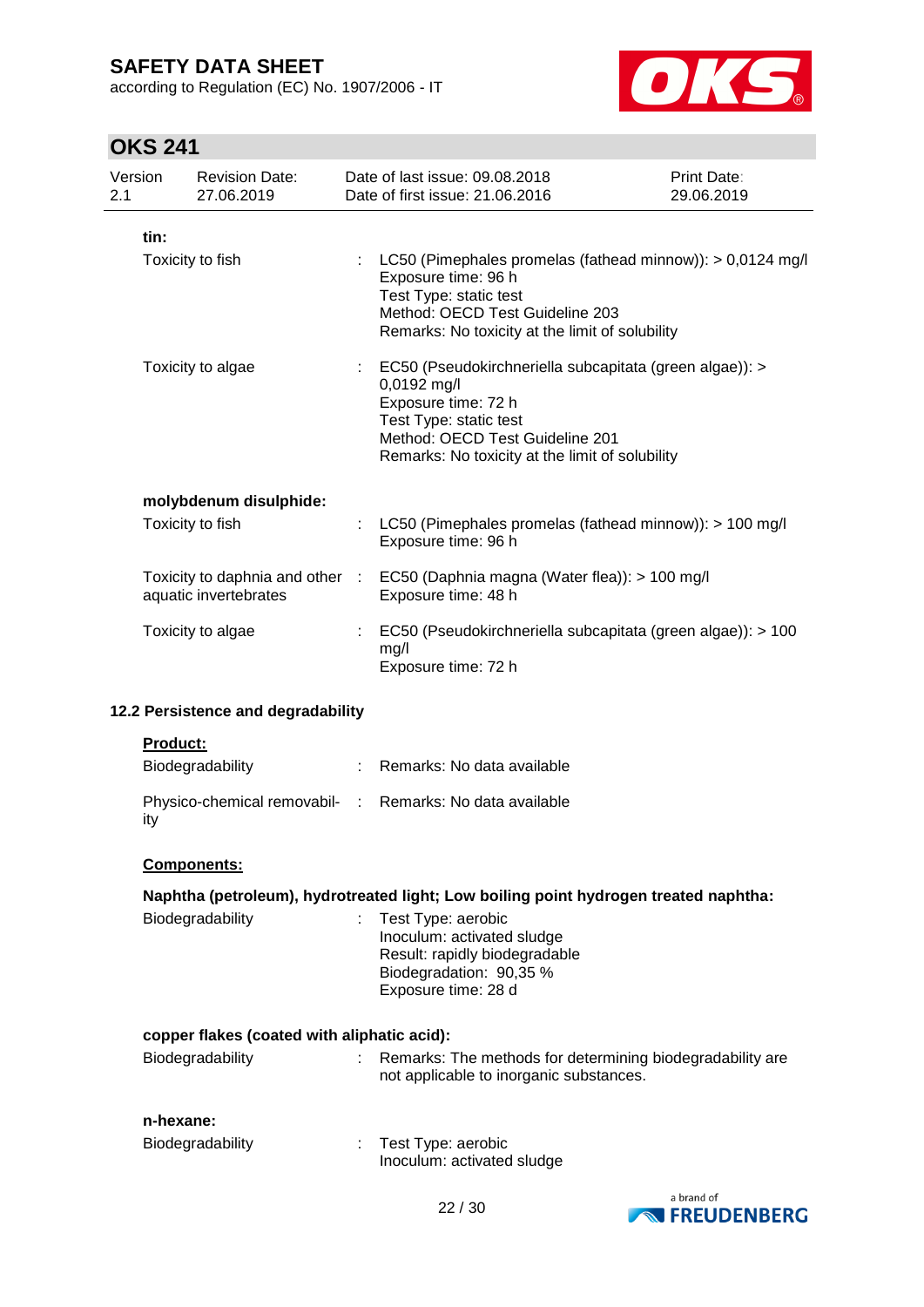according to Regulation (EC) No. 1907/2006 - IT



|                 | <b>OKS 241</b>                             |    |                                                                                                                                                                                                                         |                           |  |  |  |
|-----------------|--------------------------------------------|----|-------------------------------------------------------------------------------------------------------------------------------------------------------------------------------------------------------------------------|---------------------------|--|--|--|
| Version<br>2.1  | <b>Revision Date:</b><br>27.06.2019        |    | Date of last issue: 09.08.2018<br>Date of first issue: 21.06.2016                                                                                                                                                       | Print Date:<br>29.06.2019 |  |  |  |
|                 |                                            |    | Result: rapidly biodegradable<br>Biodegradation: 21 %<br>Exposure time: 28 d<br>GLP: yes                                                                                                                                |                           |  |  |  |
|                 | amines, hydrogenated tallow alkyl:         |    |                                                                                                                                                                                                                         |                           |  |  |  |
|                 | Biodegradability                           | t. | Result: Readily biodegradable.<br>Method: OECD Test Guideline 301D                                                                                                                                                      |                           |  |  |  |
|                 | dimethyl ether:                            |    |                                                                                                                                                                                                                         |                           |  |  |  |
|                 | Biodegradability                           |    | Test Type: aerobic<br>Inoculum: activated sludge<br>Result: Not readily biodegradable.<br>Biodegradation: 5 %<br>Exposure time: 28 d<br>Method: OECD Test Guideline 301D                                                |                           |  |  |  |
|                 | n-butyl acetate:                           |    |                                                                                                                                                                                                                         |                           |  |  |  |
|                 | Biodegradability                           | ÷  | Result: Readily biodegradable.                                                                                                                                                                                          |                           |  |  |  |
|                 | 12.3 Bioaccumulative potential             |    |                                                                                                                                                                                                                         |                           |  |  |  |
| <b>Product:</b> | <b>Bioaccumulation</b>                     |    | Remarks: This mixture contains no substance considered to<br>be persistent, bioaccumulating and toxic (PBT).<br>This mixture contains no substance considered to be very<br>persistent and very bioaccumulating (vPvB). |                           |  |  |  |
|                 | <b>Components:</b>                         |    |                                                                                                                                                                                                                         |                           |  |  |  |
|                 |                                            |    | Naphtha (petroleum), hydrotreated light; Low boiling point hydrogen treated naphtha:                                                                                                                                    |                           |  |  |  |
|                 | Partition coefficient: n-<br>octanol/water | t. | log Pow: 3,4 - 5,2                                                                                                                                                                                                      |                           |  |  |  |
| n-hexane:       |                                            |    |                                                                                                                                                                                                                         |                           |  |  |  |
|                 | <b>Bioaccumulation</b>                     |    | Bioconcentration factor (BCF): 501,19                                                                                                                                                                                   |                           |  |  |  |
|                 | Partition coefficient: n-<br>octanol/water |    | log Pow: 4 (20 °C)<br>pH: 7                                                                                                                                                                                             |                           |  |  |  |
|                 | amines, hydrogenated tallow alkyl:         |    |                                                                                                                                                                                                                         |                           |  |  |  |
|                 | Bioaccumulation                            |    | Bioconcentration factor (BCF): 173                                                                                                                                                                                      |                           |  |  |  |
|                 | Partition coefficient: n-<br>octanol/water |    | log Pow: ca. 7,6                                                                                                                                                                                                        |                           |  |  |  |
|                 | dimethyl ether:                            |    |                                                                                                                                                                                                                         |                           |  |  |  |

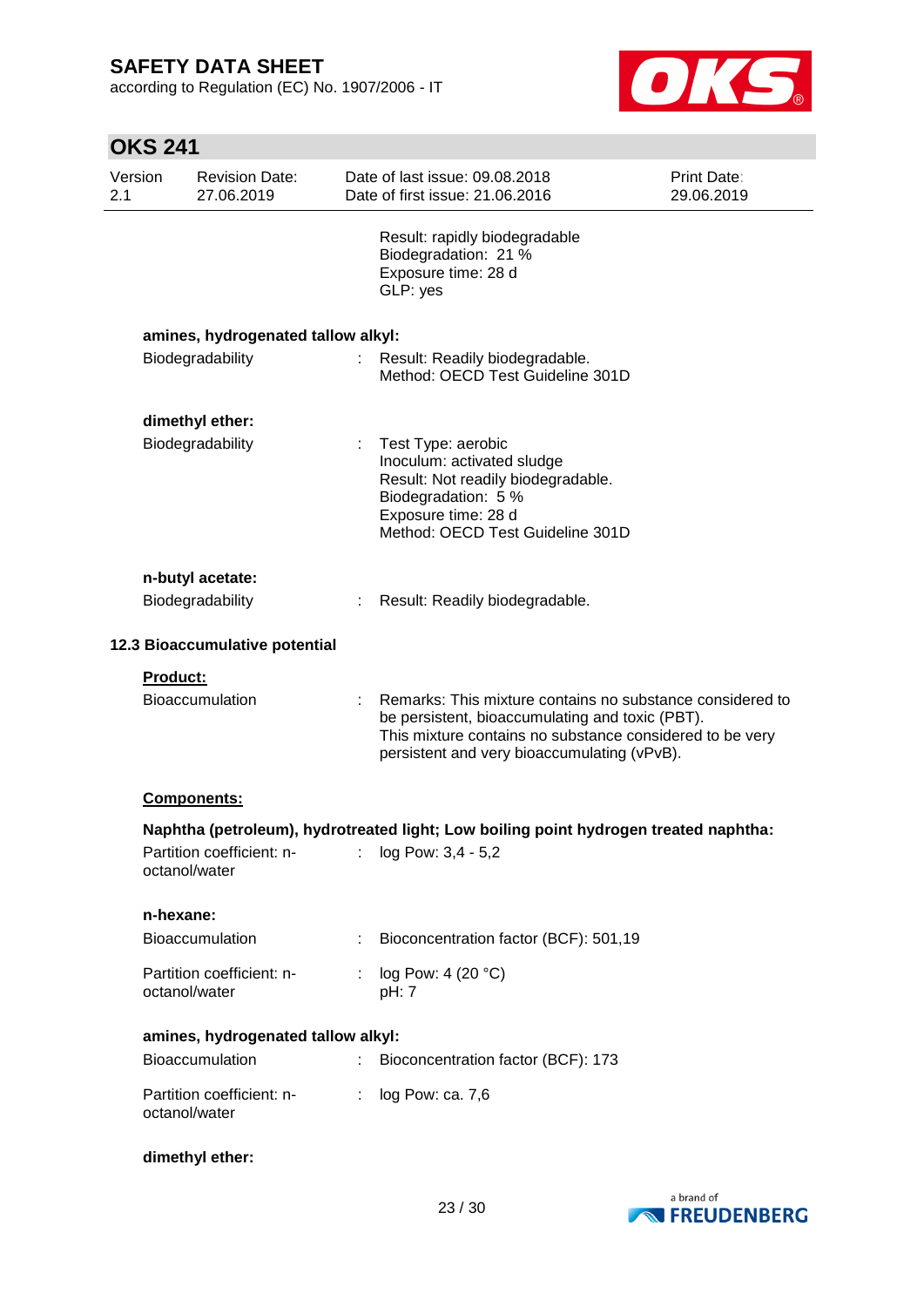according to Regulation (EC) No. 1907/2006 - IT



# **OKS 241**

| Version<br>2.1                          |                                            | <b>Revision Date:</b><br>27.06.2019                |    | Date of last issue: 09.08.2018<br>Date of first issue: 21.06.2016                                                                                                                                          | <b>Print Date:</b><br>29.06.2019 |
|-----------------------------------------|--------------------------------------------|----------------------------------------------------|----|------------------------------------------------------------------------------------------------------------------------------------------------------------------------------------------------------------|----------------------------------|
|                                         | octanol/water                              | Partition coefficient: n-                          | ÷. | log Pow: 0,07 (25 °C)                                                                                                                                                                                      |                                  |
|                                         |                                            | n-butyl acetate:                                   |    |                                                                                                                                                                                                            |                                  |
|                                         |                                            | Bioaccumulation                                    |    | Remarks: No data available                                                                                                                                                                                 |                                  |
|                                         | Partition coefficient: n-<br>octanol/water |                                                    |    | log Pow: 2,3                                                                                                                                                                                               |                                  |
|                                         |                                            | 12.4 Mobility in soil                              |    |                                                                                                                                                                                                            |                                  |
|                                         | <b>Product:</b>                            |                                                    |    |                                                                                                                                                                                                            |                                  |
|                                         | Mobility                                   |                                                    |    | Remarks: No data available                                                                                                                                                                                 |                                  |
|                                         |                                            | Distribution among environ-<br>mental compartments | ÷. | Remarks: No data available                                                                                                                                                                                 |                                  |
| 12.5 Results of PBT and vPvB assessment |                                            |                                                    |    |                                                                                                                                                                                                            |                                  |
|                                         | <b>Product:</b>                            |                                                    |    |                                                                                                                                                                                                            |                                  |
|                                         | Assessment                                 |                                                    |    | This substance/mixture contains no components considered<br>to be either persistent, bioaccumulative and toxic (PBT), or<br>very persistent and very bioaccumulative (vPvB) at levels of<br>0.1% or higher |                                  |
|                                         |                                            | Components:                                        |    |                                                                                                                                                                                                            |                                  |
|                                         |                                            | amines, hydrogenated tallow alkyl:                 |    |                                                                                                                                                                                                            |                                  |
|                                         | Assessment                                 |                                                    |    | This substance is not considered to be persistent, bioaccumu-<br>lating and toxic (PBT) This substance is not considered to be<br>very persistent and very bioaccumulating (vPvB)                          |                                  |
|                                         |                                            | dimethyl ether:                                    |    |                                                                                                                                                                                                            |                                  |
|                                         | Assessment                                 |                                                    |    | Non-classified vPvB substance. Non-classified PBT sub-<br>stance.                                                                                                                                          |                                  |
|                                         | tin:                                       |                                                    |    |                                                                                                                                                                                                            |                                  |
|                                         | Assessment                                 |                                                    |    | Remarks: Not applicable                                                                                                                                                                                    |                                  |
| 12.6 Other adverse effects              |                                            |                                                    |    |                                                                                                                                                                                                            |                                  |
|                                         | <b>Product:</b>                            |                                                    |    |                                                                                                                                                                                                            |                                  |
|                                         | mation                                     | Additional ecological infor-                       |    | Very toxic to aquatic organisms, may cause long-term adverse<br>effects in the aquatic environment.                                                                                                        |                                  |

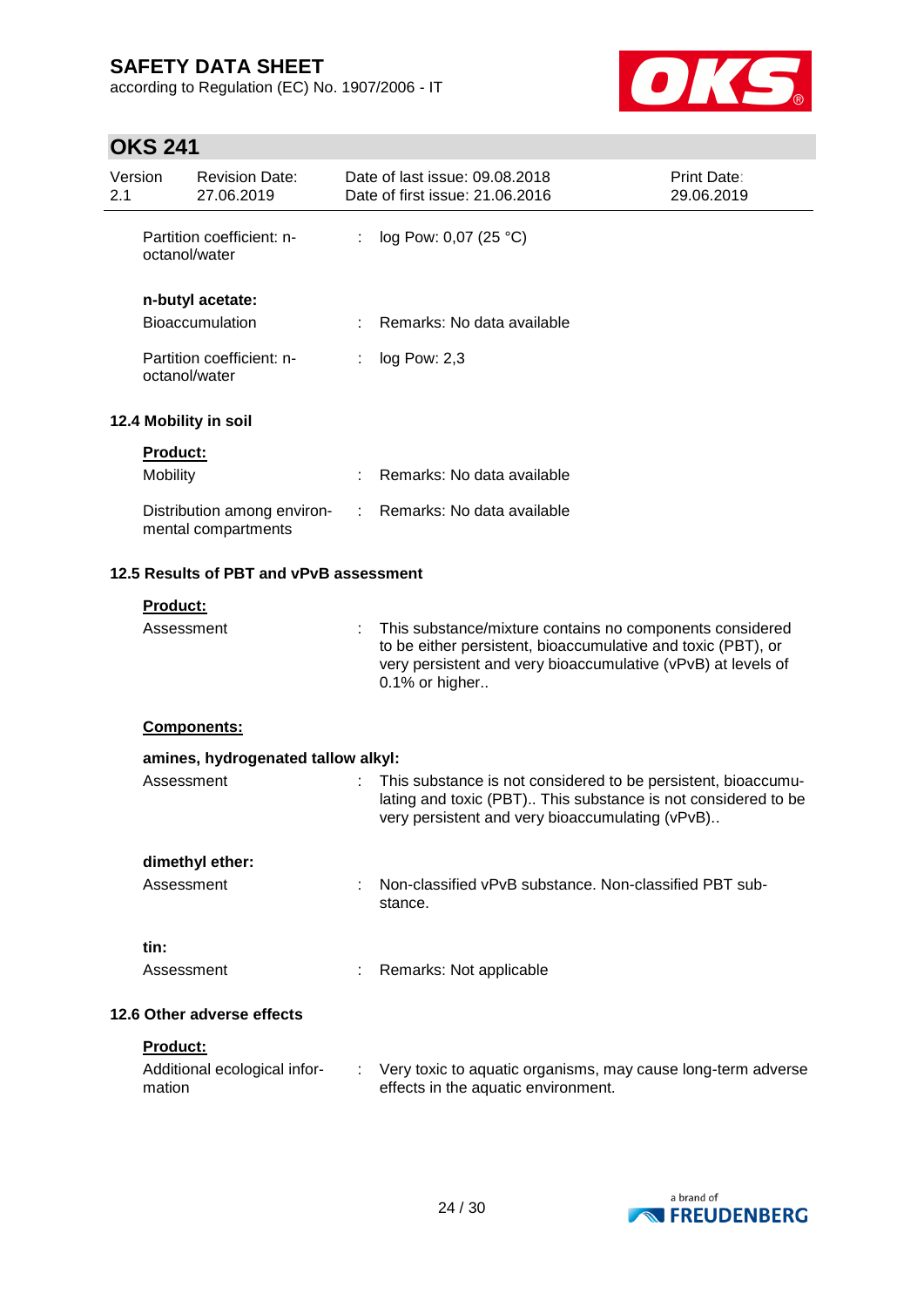according to Regulation (EC) No. 1907/2006 - IT



# **OKS 241**

| Version | <b>Revision Date:</b> | Date of last issue: 09.08.2018  | <b>Print Date:</b> |
|---------|-----------------------|---------------------------------|--------------------|
| 2.1     | 27.06.2019            | Date of first issue: 21,06,2016 | 29.06.2019         |

### **SECTION 13: Disposal considerations**

#### **13.1 Waste treatment methods**

| Product                |  | : Do not dispose of with domestic refuse.<br>Dispose of as hazardous waste in compliance with local and<br>national regulations.                                                                                    |
|------------------------|--|---------------------------------------------------------------------------------------------------------------------------------------------------------------------------------------------------------------------|
|                        |  | Waste codes should be assigned by the user based on the<br>application for which the product was used.                                                                                                              |
| Contaminated packaging |  | Packaging that is not properly emptied must be disposed of as<br>the unused product.<br>Offer empty spray cans to an established disposal company.<br>Pressurized container: Do not pierce or burn, even after use. |
|                        |  | The following Waste Codes are only suggestions:                                                                                                                                                                     |

### **SECTION 14: Transport information**

|                                 | 14.1 UN number                                                                                 |    |                                                                      |
|---------------------------------|------------------------------------------------------------------------------------------------|----|----------------------------------------------------------------------|
|                                 | <b>ADR</b>                                                                                     | ÷  | <b>UN 1950</b>                                                       |
|                                 | <b>IMDG</b>                                                                                    |    | <b>UN 1950</b>                                                       |
|                                 | <b>IATA</b>                                                                                    | ÷  | <b>UN 1950</b>                                                       |
|                                 | 14.2 UN proper shipping name                                                                   |    |                                                                      |
|                                 | <b>ADR</b>                                                                                     |    | <b>AEROSOLS</b>                                                      |
|                                 | <b>IMDG</b>                                                                                    |    | <b>AEROSOLS</b><br>(naphtha (petroleum), hydrotreated light, copper) |
|                                 | <b>IATA</b>                                                                                    |    | Aerosols, flammable                                                  |
| 14.3 Transport hazard class(es) |                                                                                                |    |                                                                      |
|                                 | <b>ADR</b>                                                                                     | t. | 2                                                                    |
|                                 | <b>IMDG</b>                                                                                    |    | : 2.1                                                                |
|                                 | <b>IATA</b>                                                                                    |    | 2.1                                                                  |
|                                 | 14.4 Packing group                                                                             |    |                                                                      |
|                                 | <b>ADR</b><br>Packing group<br><b>Classification Code</b><br>Labels<br>Tunnel restriction code |    | Not assigned by regulation<br>: 5F<br>: 2.1<br>(D)                   |
|                                 | <b>IMDG</b><br>Packing group<br>Labels                                                         |    | Not assigned by regulation<br>2.1                                    |

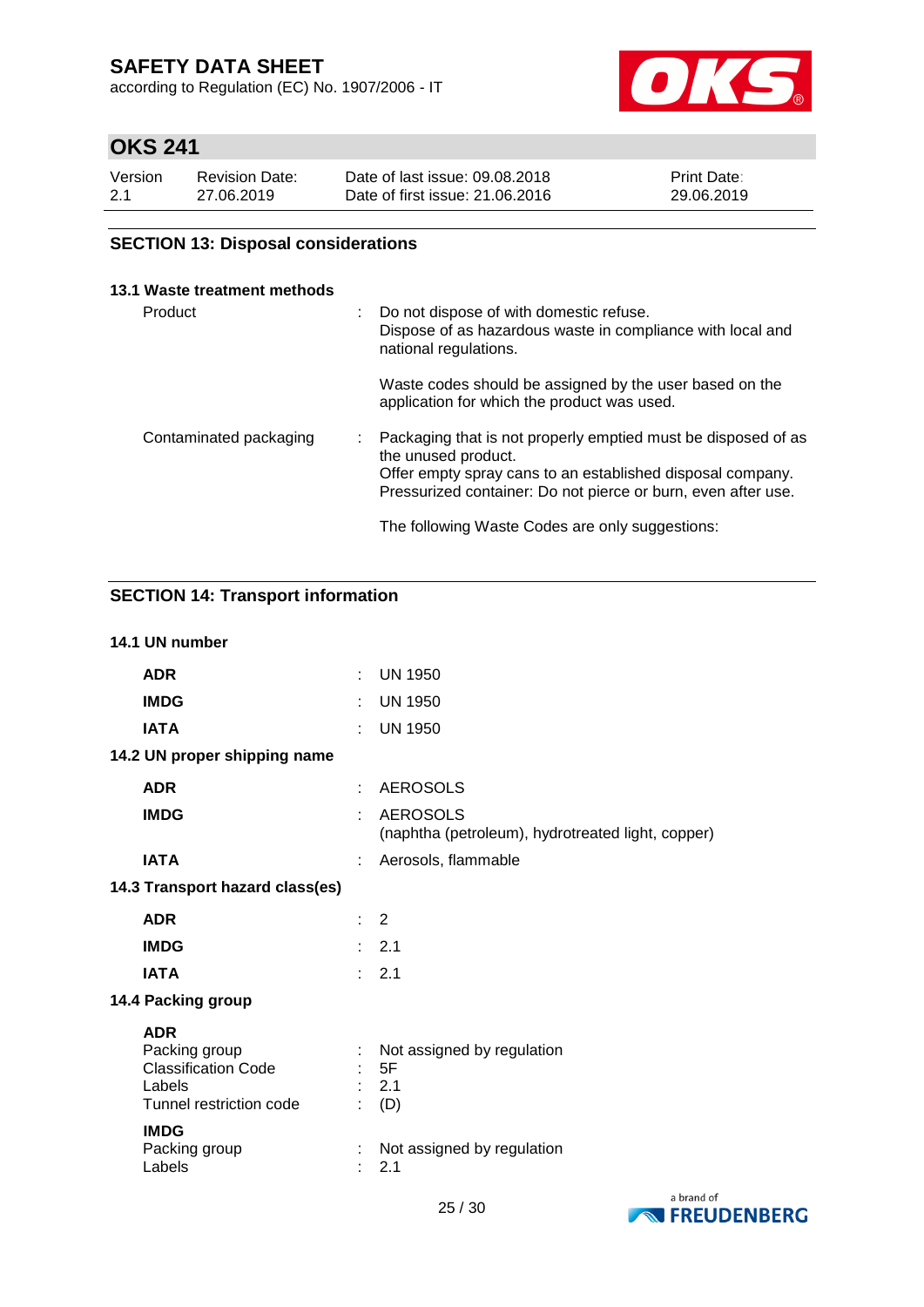according to Regulation (EC) No. 1907/2006 - IT



# **OKS 241**

| Version<br>2.1                                                        |                                  | <b>Revision Date:</b><br>27.06.2019                                                                  |    | Date of last issue: 09.08.2018<br>Date of first issue: 21.06.2016       | Print Date:<br>29.06.2019 |
|-----------------------------------------------------------------------|----------------------------------|------------------------------------------------------------------------------------------------------|----|-------------------------------------------------------------------------|---------------------------|
|                                                                       | EmS Code                         |                                                                                                      |    | $F-D, S-U$                                                              |                           |
|                                                                       | <b>IATA (Cargo)</b><br>aircraft) | Packing instruction (cargo<br>Packing instruction (LQ)                                               |    | 203<br>Y203                                                             |                           |
|                                                                       | Labels                           | Packing group                                                                                        |    | Not assigned by regulation<br>Division 2.1 - Flammable gases            |                           |
|                                                                       | ger aircraft)                    | <b>IATA (Passenger)</b><br>Packing instruction (passen-<br>Packing instruction (LQ)<br>Packing group |    | 203<br>Y203<br>Not assigned by regulation                               |                           |
|                                                                       | Labels                           | <b>14.5 Environmental hazards</b>                                                                    |    | Division 2.1 - Flammable gases                                          |                           |
|                                                                       | <b>ADR</b>                       | Environmentally hazardous                                                                            | ÷. | yes                                                                     |                           |
|                                                                       | <b>IMDG</b>                      | Marine pollutant                                                                                     |    | yes                                                                     |                           |
|                                                                       |                                  | <b>IATA (Passenger)</b><br>Environmentally hazardous                                                 |    | no                                                                      |                           |
|                                                                       |                                  | <b>IATA (Cargo)</b><br>Environmentally hazardous                                                     |    | no                                                                      |                           |
| 14.6 Special precautions for user<br>No special precautions required. |                                  |                                                                                                      |    |                                                                         |                           |
|                                                                       |                                  |                                                                                                      |    | 14.7 Transport in bulk according to Annex II of Marpol and the IBC Code |                           |
|                                                                       | Remarks                          |                                                                                                      |    | Not applicable for product as supplied.                                 |                           |
|                                                                       |                                  |                                                                                                      |    |                                                                         |                           |

### **SECTION 15: Regulatory information**

#### **15.1 Safety, health and environmental regulations/legislation specific for the substance or mixture**

| REACH - Candidate List of Substances of Very High<br>Concern for Authorisation (Article 59). | This product does not contain sub-<br>stances of very high concern (Regu-<br>lation (EC) No 1907/2006 (REACH),<br>Article 57). |
|----------------------------------------------------------------------------------------------|--------------------------------------------------------------------------------------------------------------------------------|
| REACH - List of substances subject to authorisation<br>(Annex XIV)                           | Not applicable                                                                                                                 |
| Regulation (EC) No 1005/2009 on substances that de-<br>plete the ozone layer                 | Not applicable                                                                                                                 |
| Regulation (EC) No 850/2004 on persistent organic pol-<br>lutants                            | Not applicable                                                                                                                 |

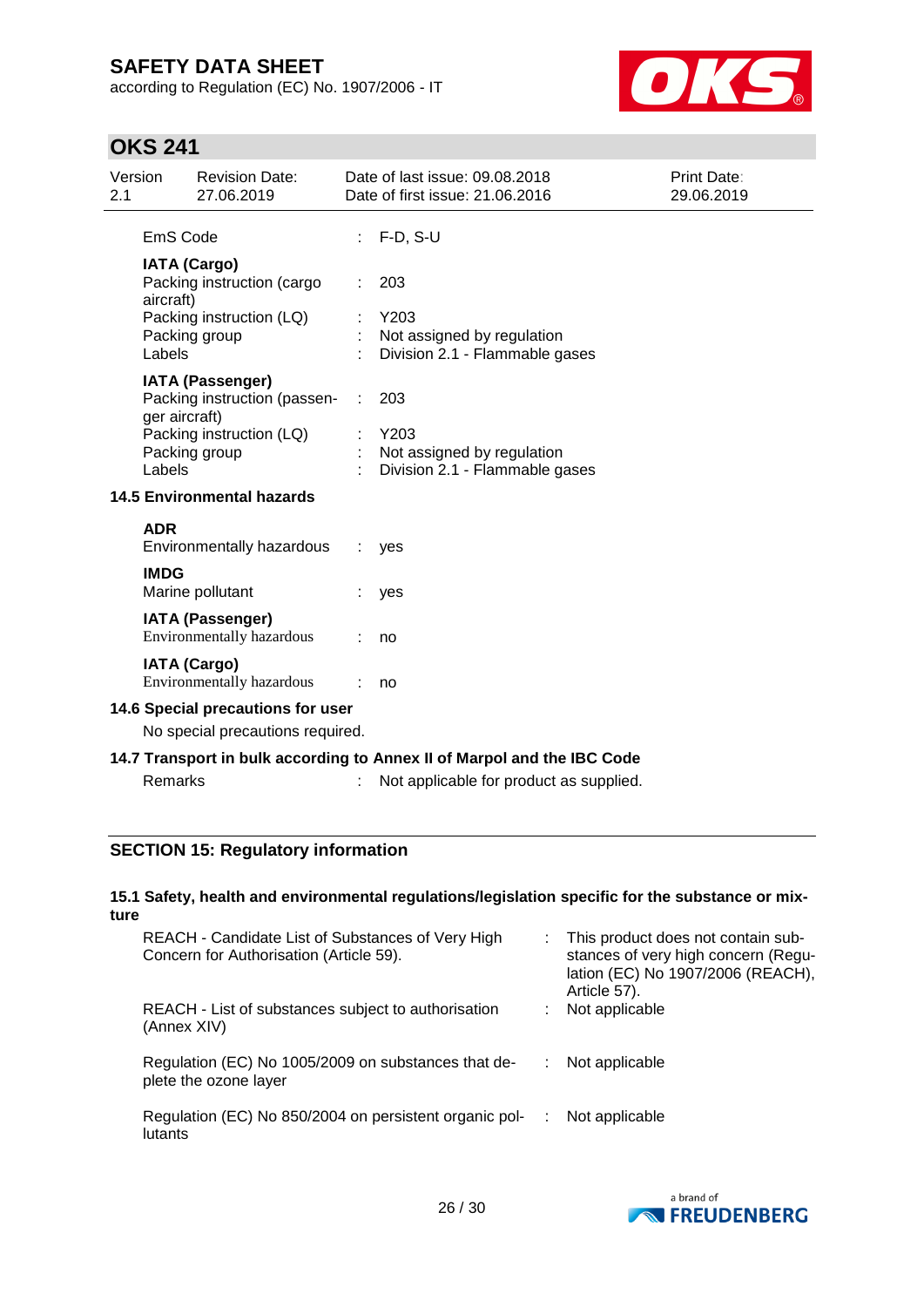according to Regulation (EC) No. 1907/2006 - IT



### **OKS 241**

| Version<br>2.1 | <b>Revision Date:</b><br>27.06.2019    | Date of last issue: 09.08.2018<br>Date of first issue: 21.06.2016                                            | <b>Print Date:</b><br>29.06.2019                                                                      |
|----------------|----------------------------------------|--------------------------------------------------------------------------------------------------------------|-------------------------------------------------------------------------------------------------------|
|                | of dangerous chemicals                 | Regulation (EC) No 649/2012 of the European Parlia-<br>ment and the Council concerning the export and import | Not applicable                                                                                        |
|                | preparations and articles (Annex XVII) | REACH - Restrictions on the manufacture, placing on<br>the market and use of certain dangerous substances,   | Naphtha (petroleum), hydrotreated<br>light; Low boiling point hydrogen<br>treated naphtha<br>(29, 28) |

P2

E1

P5c

Seveso III: Directive 2012/18/EU of the European Parliament and of the Council on the control of major-accident hazards involving dangerous substances. Quantity 1 Quantity 2

| P <sub>3</sub> a           | <b>FLAMMABLE AEROSOLS</b>                                                                                                                                                                                                                                                                                                                                                                                                      | Quanniy i<br>150 t | Qualitity 2<br>500 t |
|----------------------------|--------------------------------------------------------------------------------------------------------------------------------------------------------------------------------------------------------------------------------------------------------------------------------------------------------------------------------------------------------------------------------------------------------------------------------|--------------------|----------------------|
| E1                         | <b>ENVIRONMENTAL</b><br><b>HAZARDS</b>                                                                                                                                                                                                                                                                                                                                                                                         | 100t               | 200t                 |
| 34                         | Petroleum products: (a)<br>gasolines and naphthas,<br>(b) kerosenes (including jet<br>fuels), (c) gas oils (includ-<br>ing diesel fuels, home<br>heating oils and gas oil<br>blending streams), (d)<br>heavy fuel oils (e) alterna-<br>tive fuels serving the same<br>purposes and with similar<br>properties as regards<br>flammability and environ-<br>mental hazards as the<br>products referred to in<br>points (a) to (d) | 2.500 t            | 25,000 t             |
| Volatile organic compounds | Directive 2010/75/EU of 24 November 2010 on industrial<br>÷<br>emissions (integrated pollution prevention and control)<br>Volatile organic compounds (VOC) content: 70,39 %                                                                                                                                                                                                                                                    |                    |                      |

Other regulations:

Take note of Directive 94/33/EC on the protection of young people at work or stricter national regulations, where applicable.

Volatile CMR compounds: 28,03 %

Legislative Decree April 9,2008, 81 (Implementation of Article 1 of the Law of 3 August 2007, n. 123, concerning the protection of health and safety in the workplace.) and subsequent amendments

Legislative Decree April 3, 2006, n.152, (Environmental standards) and subsequent amend-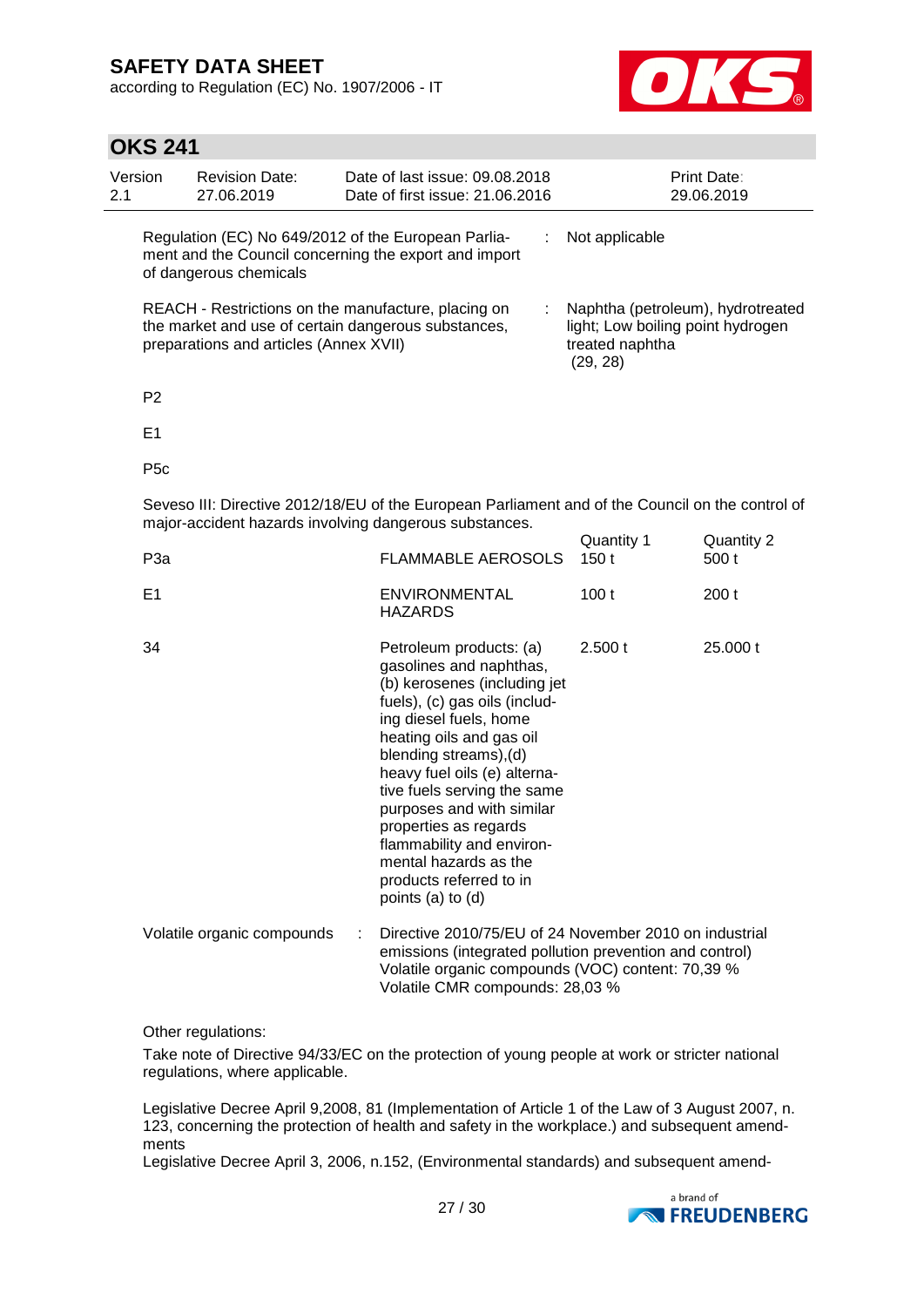according to Regulation (EC) No. 1907/2006 - IT



### **OKS 241**

| Version | <b>Revision Date:</b> | Date of last issue: 09.08.2018  | <b>Print Date:</b> |
|---------|-----------------------|---------------------------------|--------------------|
| -2.1    | 27.06.2019            | Date of first issue: 21,06,2016 | 29.06.2019         |

ments

Legislative Decree February 6, 2009, 21 (Regulations for the execution of the provisions laid down in Regulation (EC) no. 648/2004 on detergents)

#### **15.2 Chemical safety assessment**

This information is not available.

#### **SECTION 16: Other information**

#### **Full text of H-Statements**

| H <sub>220</sub> |         | Extremely flammable gas.                                 |
|------------------|---------|----------------------------------------------------------|
| H <sub>225</sub> | ٠<br>×. | Highly flammable liquid and vapour.                      |
| H <sub>226</sub> |         | Flammable liquid and vapour.                             |
| H <sub>280</sub> |         | Contains gas under pressure; may explode if heated.      |
| H <sub>302</sub> |         | Harmful if swallowed.                                    |
| H <sub>304</sub> |         | May be fatal if swallowed and enters airways.            |
| H315             |         | Causes skin irritation.                                  |
| H318             |         | Causes serious eye damage.                               |
| H319             |         | Causes serious eye irritation.                           |
| H <sub>331</sub> |         | Toxic if inhaled.                                        |
| H336             |         | May cause drowsiness or dizziness.                       |
| H361f            |         | Suspected of damaging fertility.                         |
| H373             |         | May cause damage to organs through prolonged or repeated |
|                  |         | exposure.                                                |
| H400             | ÷       | Very toxic to aquatic life.                              |
| H410             |         | Very toxic to aquatic life with long lasting effects.    |
| H411             |         | Toxic to aquatic life with long lasting effects.         |

#### **Full text of other abbreviations**

\*\* : Route of exposure cannot be excluded: For certain hazard classes, e.g. STOT, the route of exposure should be indicated in the hazard statement only if it is conclusively proven that no other route of exposure can cause the hazard in accordance to the criteria in Annex I. Under Directive 67/548/EEC the route of exposure was indicated for classifications with R48 when there was data justifying the classification for this route of exposure. The classification under 67/548/EEC indicating the route of exposure has been translated into the corresponding class and category according to this Regulation, but with a general hazard statement not specifying the route of exposure as the necessary information is not available.

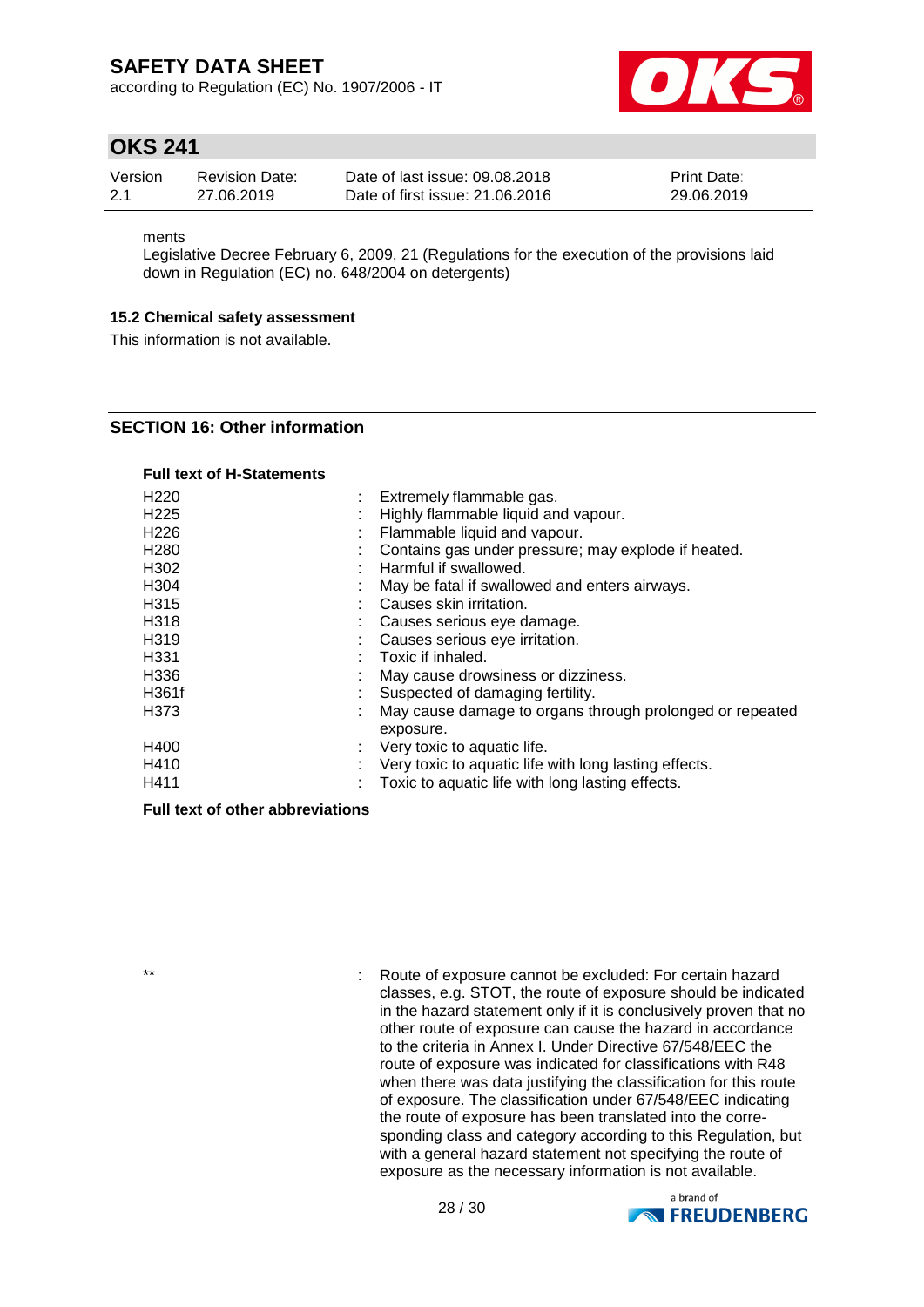according to Regulation (EC) No. 1907/2006 - IT



### **OKS 241**

| Version<br>2.1 | <b>Revision Date:</b><br>27.06.2019 | Date of last issue: 09.08.2018<br>Date of first issue: 21.06.2016                                                                                                                                                                                                                                                                                                                                                                                                                         | Print Date:<br>29.06.2019                                                                                                                                                                                                                                                                                                                                                                                       |
|----------------|-------------------------------------|-------------------------------------------------------------------------------------------------------------------------------------------------------------------------------------------------------------------------------------------------------------------------------------------------------------------------------------------------------------------------------------------------------------------------------------------------------------------------------------------|-----------------------------------------------------------------------------------------------------------------------------------------------------------------------------------------------------------------------------------------------------------------------------------------------------------------------------------------------------------------------------------------------------------------|
| $***$          |                                     | Hazard statements for reproductive toxicity: Hazard state-<br>ments H360 and H361 indicate a general concern for effects<br>on fertility and/or development: 'May damage/Suspected of<br>damaging fertility or the unborn child'. According to the crite-<br>ard statement indicating the specific effect of concern in ac-<br>is not mentioned, this is due to evidence proving no such ef-<br>4(3) shall apply for that differentiation. In order not to lose<br>under that Directive   | ria, the general hazard statement can be replaced by the haz-<br>cordance with Section 1.1.2.1.2. When the other differentiation<br>fect, inconclusive data or no data and the obligations in Article<br>information from the harmonised classifications for fertility and<br>developmental effects under Directive 67/548/EEC, the classi-<br>fications have been translated only for those effects classified |
| Note P         |                                     | The classification as a carcinogen or mutagen need not apply<br>w/w benzene (Einecs No 200-753-7). When the substance is<br>not classified as a carcinogen at least the precautionary<br>statements (P102-)P260- P262-P301 + P310-P331 shall ap-<br>ply. This note applies only to certain complex oil-derived sub-<br>stances in Part 3.                                                                                                                                                 | if it can be shown that the substance contains less than 0,1 %                                                                                                                                                                                                                                                                                                                                                  |
|                | Note U (table 3.1)                  | When put on the market gases have to be classified as "Gas-<br>es under pressure", in one of the groups compressed gas,<br>liquefied gas, refrigerated liquefied gas or dissolved gas. The<br>group depends on the physical state in which the gas is pack-<br>aged and therefore has to be assigned case by case. The<br>(Liq.) Press. Gas (Ref. Liq.) Press. Gas (Diss.) Aerosols shall<br>not be classified as gases under pressure (See Annex I, Part<br>2, Section 2.3.2.1, Note 2). | following codes are assigned: Press. Gas (Comp.) Press. Gas                                                                                                                                                                                                                                                                                                                                                     |

ADN - European Agreement concerning the International Carriage of Dangerous Goods by Inland Waterways; ADR - European Agreement concerning the International Carriage of Dangerous Goods by Road; AICS - Australian Inventory of Chemical Substances; ASTM - American Society for the Testing of Materials; bw - Body weight; CLP - Classification Labelling Packaging Regulation; Regulation (EC) No 1272/2008; CMR - Carcinogen, Mutagen or Reproductive Toxicant; DIN - Standard of the German Institute for Standardisation; DSL - Domestic Substances List (Canada); ECHA - European Chemicals Agency; EC-Number - European Community number; ECx - Concentration associated with x% response; ELx - Loading rate associated with x% response; EmS - Emergency Schedule; ENCS - Existing and New Chemical Substances (Japan); ErCx - Concentration associated with x% growth rate response; GHS - Globally Harmonized System; GLP - Good Laboratory Practice; IARC - International Agency for Research on Cancer; IATA - International Air Transport Association; IBC - International Code for the Construction and Equipment of Ships carrying Dangerous Chemicals in Bulk; IC50 - Half maximal inhibitory concentration; ICAO - International Civil Aviation Organization; IECSC - Inventory of Existing Chemical Substances in China; IMDG - International Maritime Dangerous Goods; IMO - International Maritime Organization; ISHL - Industrial Safety and Health Law (Japan); ISO - International Organisation for Standardization; KECI - Korea Existing Chemicals Inventory; LC50 - Lethal Concentration to 50 % of a test population; LD50 - Lethal Dose to 50% of a test population (Median Lethal Dose); MARPOL - International Convention for the Prevention of Pollution from Ships; n.o.s. - Not Otherwise Specified; NO(A)EC - No Observed (Adverse) Effect Concentration; NO(A)EL - No Observed (Adverse) Effect Level; NOELR - No Observable Effect Loading Rate; NZIoC - New Zealand Inventory of Chemicals; OECD - Organization for Economic Co-operation and Develop-